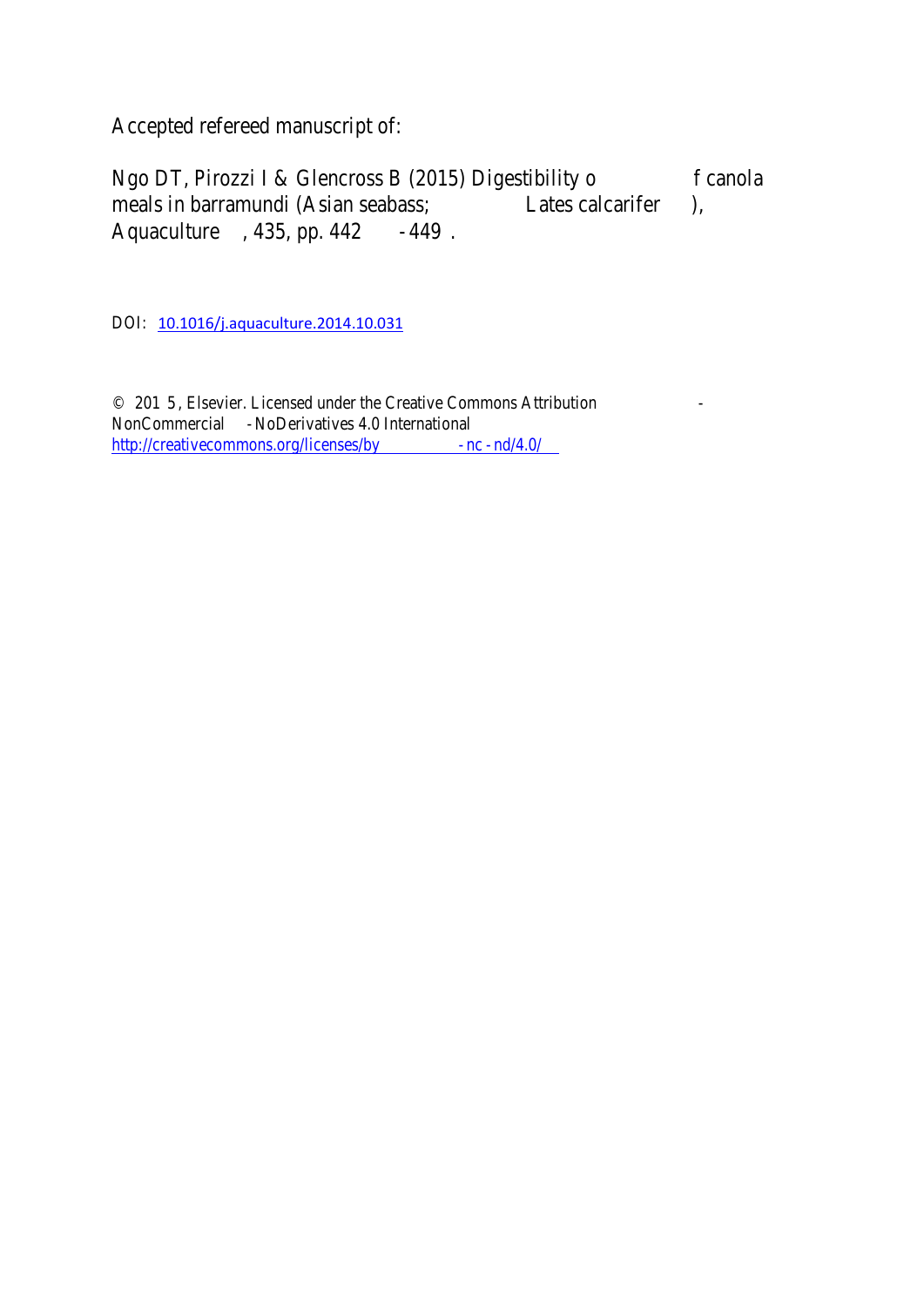| $\mathbf{1}$   | Digestibility of canola meals in barramundi (Asian seabass; Lates calcarifer)           |
|----------------|-----------------------------------------------------------------------------------------|
| $\overline{2}$ |                                                                                         |
| 3              | Diu Thi Ngo <sup>1,2*</sup> , Igor Pirozzi <sup>2</sup> , Brett Glencross <sup>1#</sup> |
| $\overline{4}$ |                                                                                         |
| 5              | CSIRO Aquaculture, 41 Boggo Rd, Dutton Park, QLD 4102, Australia<br>1.                  |
| 6              | 2. Centre for Sustainable Tropical Fisheries and Aquaculture & College of Marine and    |
| 7              | Tropical Biology, James Cook University, Townsville, QLD 4811, Australia.               |
| 8              |                                                                                         |
| 9              | *Present details                                                                        |
| 10             | $(p) + 61 - 416 - 570 - 068$                                                            |
| 11             | (e) ngodiuait7@gmail.com                                                                |
| 12             | <i>*</i> Corresponding author                                                           |
| 13             | (p) $61-7-3833-5926$                                                                    |
| 14             | (e) brett.glencross@sciro.au                                                            |
| 15             | Key words: barramundi, canola meal, rapeseed meal, digestibility, plant protein, grain  |
| 16             |                                                                                         |

Submit to: Aquaculture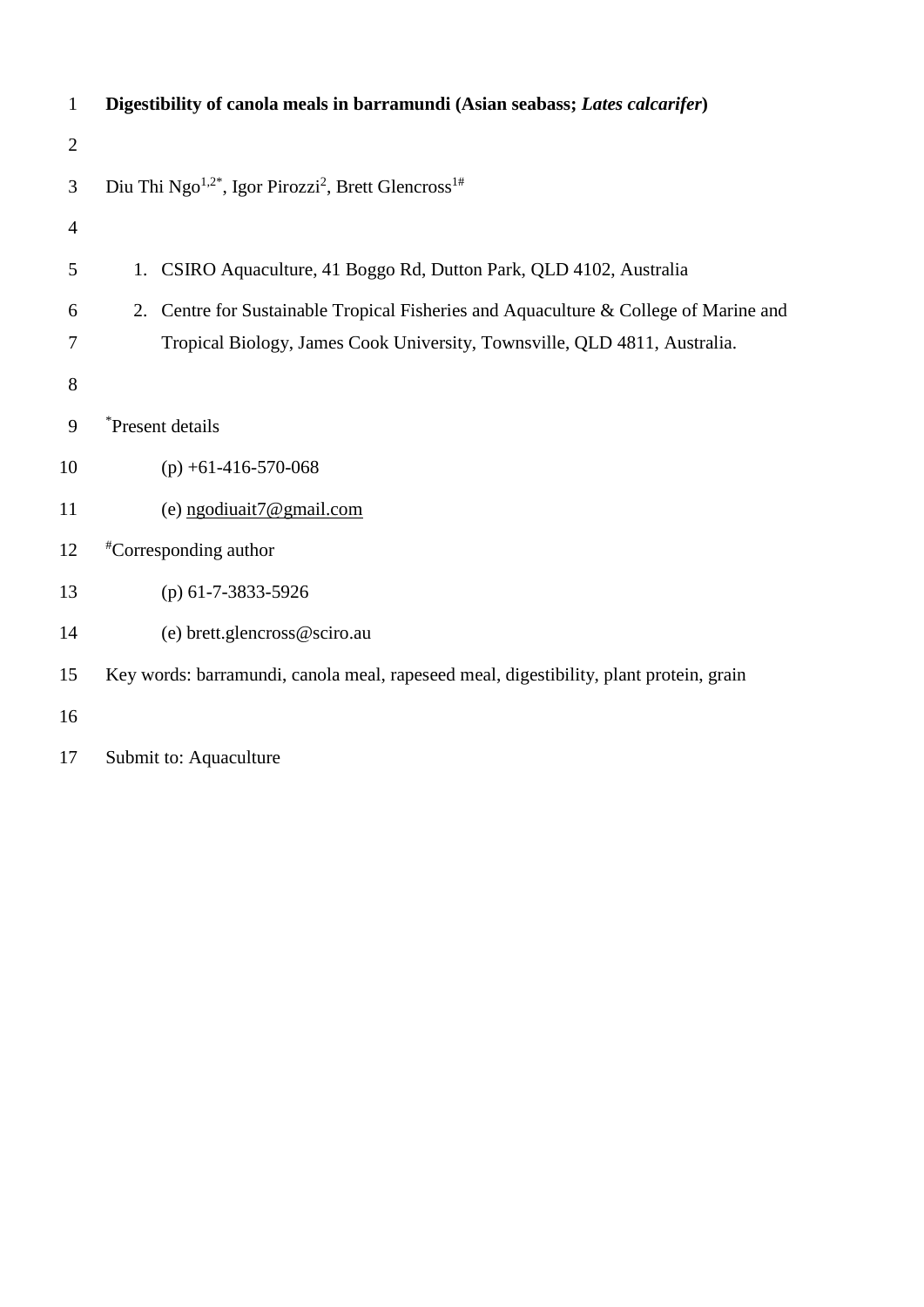# **Abstract**

 The influence of two different oil processing methods and four different meal origins on the digestibility of canola meals when fed to barramundi (*Lates calcarifer*) were examined in this study. The apparent digestibility coefficients were determined using the diet-substitution method with faeces collected from fish using stripping techniques. The protein content of the solvent extracted (SE) canola meals (370-423 g/kg DM) was higher than that of the expeller extracted (EX) canola meal (348 g/kg DM), but the lipid content was lower than that of the expeller extracted canola meal. Amongst the SE canola meals, the protein digestibility of the canola meals from Numurkah and Newcastle was similar (84.1% and 86.6% respectively), but significantly higher than that of the canola meal from Footscray (74.5%). The protein digestibility was the lowest (63.1%) for the EX canola meal. The energy digestibility of the canola meals (43.1-52.5%) was similar to that of the lupin (54.8%) except for the lower of SE canola from Footscray (32.4%). The SE canola meals provide 276-366 g/kg DM of protein while that of the EX is only 220g/kg DM. The digestible energy content of the SE canola meal Footscray (6.5 MJ/kg) was lower than the other canola meals (8.7-10.6 MJ/kg DM).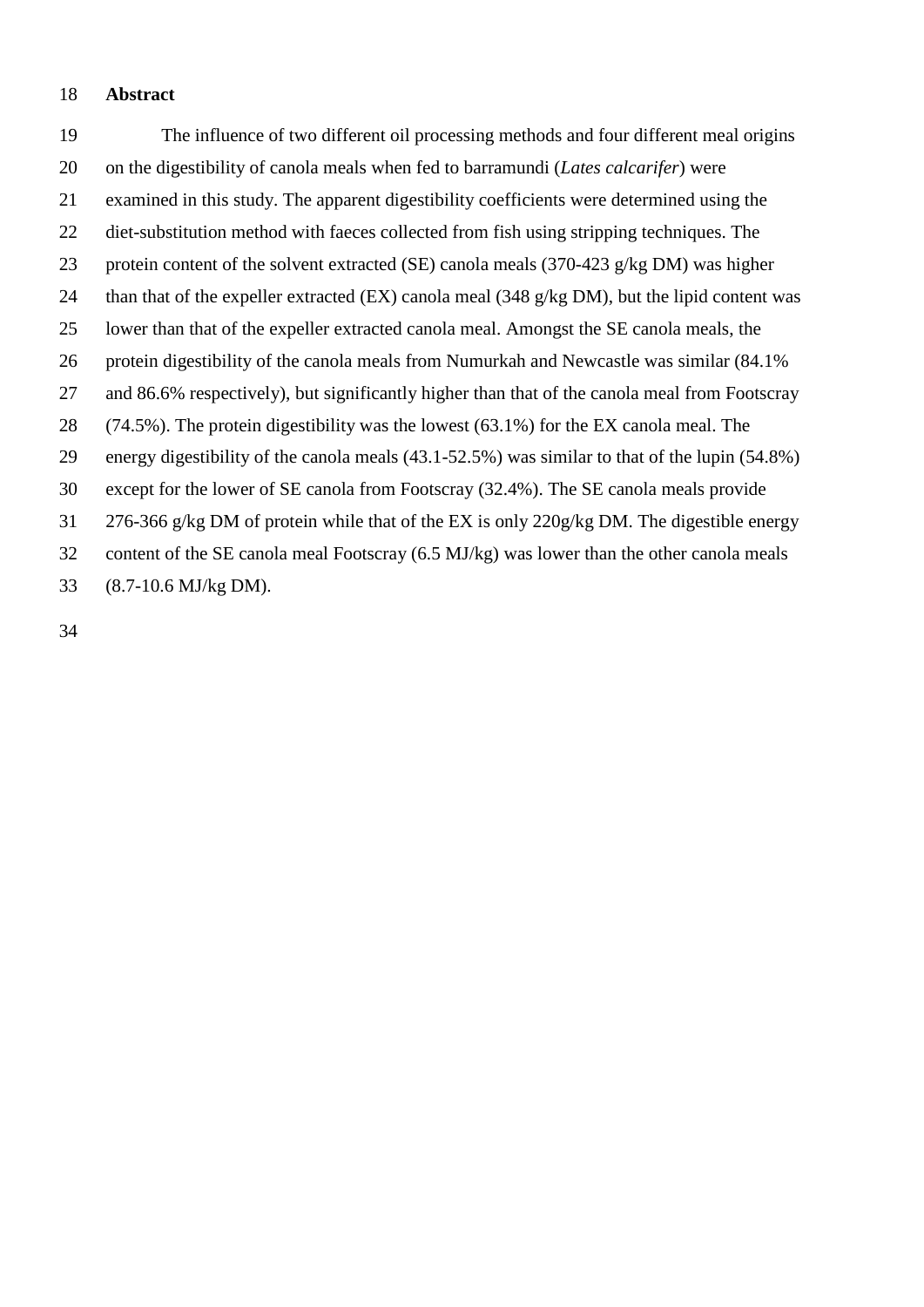## **1. Introduction**

 Canola (rapeseed) meals (*Brassica spp*.) (CM) have considerable potential for fish meal replacement in fish diets as they contain a relatively high protein content, varying from 32% to 45% dry matter (Burel *et al.*[, 2000b\)](#page-16-0) with a good amino acid profile, notably higher in lysine and sulphur containing amino acids (methionine and cysteine) compared to soybean meal, and are also a source of some minerals and vitamins (reference). Canola protein has 42 been shown to be well digested by a number of species [\(Cho & Slinger, 1979;](#page-17-0) Hilton & [Slinger, 1986;](#page-19-0) [Anderson](#page-16-1) *et al.*, 1992; Hajen *et al.*[, 1993;](#page-18-0) Higgs *et al.*[, 1995;](#page-19-1) [Higgs](#page-19-2) *et al.*, [1996;](#page-19-2) [Mwachireya](#page-20-0) *et al.*, 1999; Allan *et al.*[, 2000;](#page-16-2) Burel *et al.*[, 2000b;](#page-16-0) [Glencross](#page-18-1) *et al.*, [2004a\)](#page-18-1). Indeed, among aquaculture species, many species have been shown to have good growth and feed utilisation efficiency when fed diets containing canola meal. These include rainbow trout [\(Yurkowski](#page-21-0) *et al.*, 1978; [Hilton & Slinger, 1986;](#page-19-0) [McCurdy & March, 1992;](#page-20-1) [Gomes](#page-18-2) *et al.*, 1993), juvenile Chinook salmon (Higgs *et al.*[, 1982\)](#page-19-3), gilthead seabream [\(Kissil](#page-19-4) *et al.*[, 2000\)](#page-19-4), red seabream [\(Glencross](#page-18-3) *et al.*, 2004b), channel catfish [\(Webster](#page-20-2) *et al.*, 1997), Japanese seabass [\(Cheng](#page-17-1) *et al.*, 2010), and cobia (Luo *et al.*[, 2012\)](#page-19-5). However, growth performance is restricted in some species when fed diets with canola meal over 20% to 30% due to deleterious effects attributed to anti-nutritional factors present in canola meal such as fibre, breakdown products of glucosinolates, tannins, phytic acid, sinapine, oligosaccharides and other anti-nutritional factors (Higgs *et al.*[, 1982;](#page-19-3) [Leatherland](#page-19-6) *et al.*, 1987; [Teskeredžić](#page-20-3) *et al.*[, 1995;](#page-20-3) Burel *et al.*[, 2000b;](#page-16-0) Burel *et al.*[, 2001\)](#page-16-3)

 Like other tropical species, there has been relatively little effort carried out for barramundi in seeking a replacement of fish meal for this species. The limited studies on replacement of fish meal by plant protein sources such as soybean meal and lupin meal suggested that different raw materials can be effectively used with as little as 15% fish meal remaining in the diet (Glencross *et al*. 2011). The few available studies on canola meal use in the diet for barramundi indicate that the introduction of canola meal into diets for barramundi have been acceptable [\(Glencross, 2011;](#page-17-2) [Glencross](#page-18-4) *et al.*, 2011b). However, there is limited information on the nutritional value of canola meal for barramundi. Therefore a comprehensive study is suggested to provide clear data and guidelines for the use of this ingredient in diets for barramundi.

 The nutritional value of canola meal varies according to the amount of residual oil content, which is a direct consequence of the oil extraction technique used. Solvent extraction and expeller pressing are the two main canola oil extraction methods used which produce different qualities of canola meals [\(Glencross](#page-18-3) *et al.*, 2004b). Other aspects, such as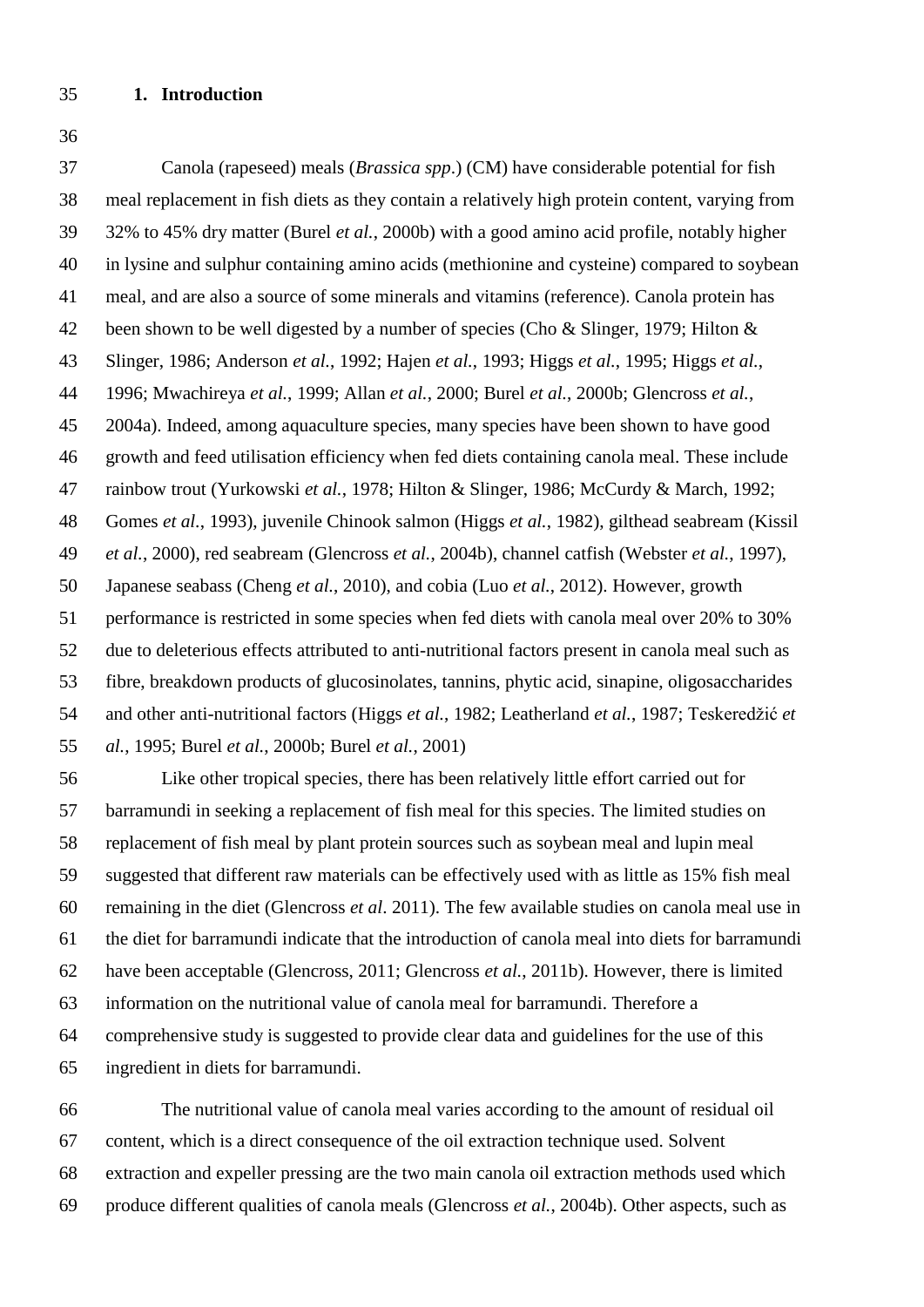different growing conditions (e.g. weather and soil type), are also able to influence the nutrient composition of canola meal. Moreover, crushing plants may have effects on quality of CM products by adding some of the gums or soapstocks into the meal [\(Bell, 1993;](#page-16-4) [Hickling, 2001\)](#page-19-7). Therefore, a comprehensive assessment of this ingredient should include an examination of the variation in nutritional value of canola meal based on different processing methods and origin.

 There are several key steps to effectively assess a raw material for aquafeed. Initially, the raw material needs to be comprehensively characterised, so the composition and history of raw material are documented in order to allow a meaningful comparison with other raw materials. Secondly, the digestible values of the ingredient needs to be measured so as to allow for an understanding of the nutritional values of the ingredient via digestible values for a species rather than crude values; then the formulation of diets based on digestible values will be more nutritionally appropriate and economical. Once these fundamental assessments have been made then the acceptable levels of inclusion of the ingredient in the fish diets can be investigated by conducting feeding trials through the assessment of feed palatability, intake, growth performance and effects of replaced diets on fish health or any biochemical, physical changes as well [\(Glencross](#page-18-5) *et al.*, 2007).

 This study therefore aims to assess the variation of the nutritive composition of the four canola meals (from four crushing factories in four different regions in Australia - Newcastle, Footscray, Pinjarra and Numurkah, which are produced from the two different oil extraction techniques (solvent and expeller). Further to this the apparent digestibility of dry matter, protein, amino acids and energy of each of the four canola meals were determined when fed to barramundi (*Lates calcarifer*).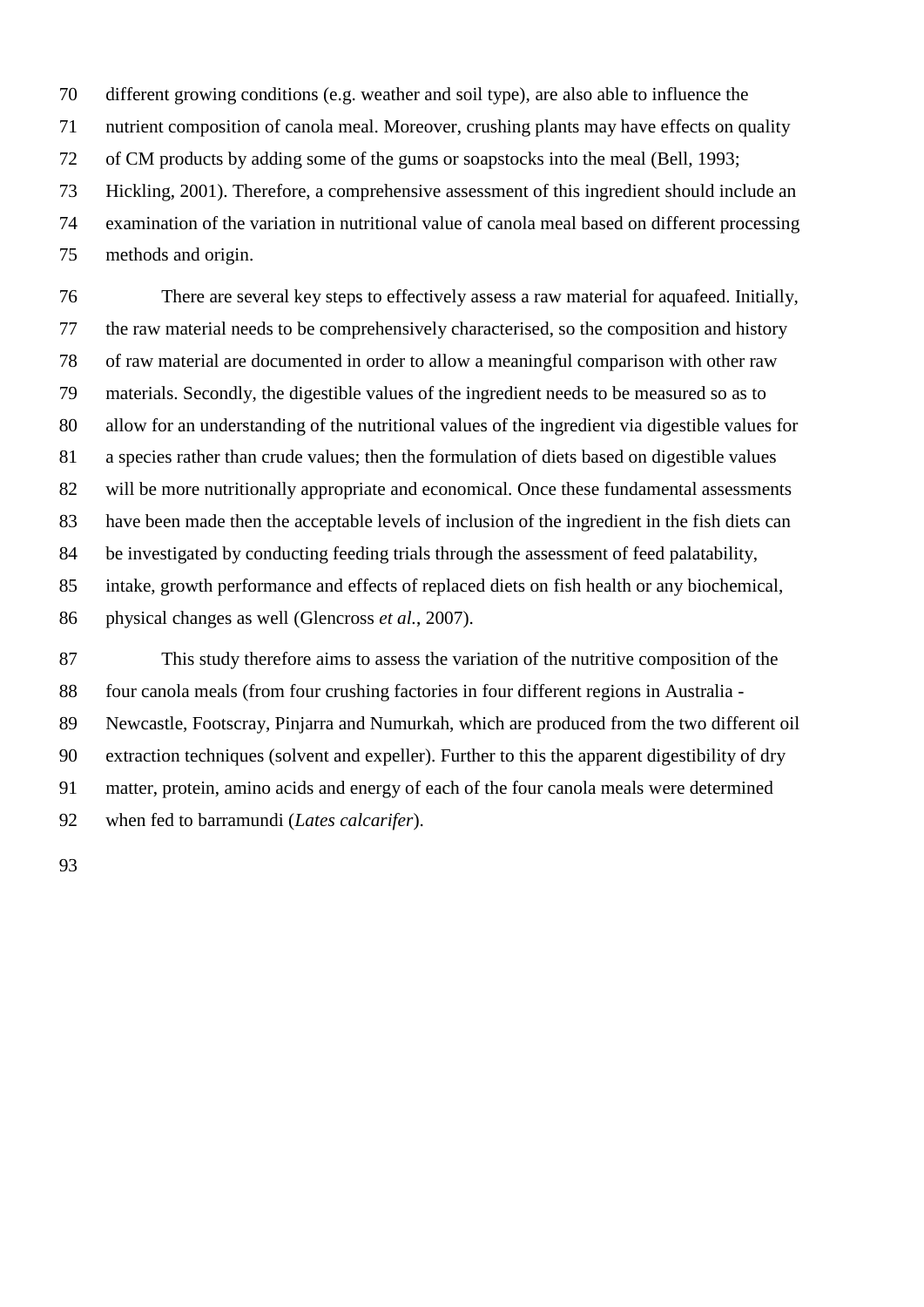#### **2. Materials and Methods**

#### *2.1 Ingredient preparation and characterisation*

 Four samples of canola meal produced from mixed genotypes were used in this experiment (including three solvent-extracted (SE) CMs and one expeller (EX) CM) were obtained from four different crushing plants (Newcastle, New South Wales; Footscray, Victoria; Pinjarra, Western Australia; Numurkah, Victoria), and a Lupin kernel meal (*Lupinus anguitifolius* cv. Coromup) used as a plant reference ingredient. These ingredients were ground to pass through a 750 µm screen prior to being included in a series of experimental diets. The chemical composition of four canola meals and reference ingredients are described in Table 1.

# *2.2 Diet and experiment design*

 The experiment design was based on a strategy that allowed for the diet-substitution digestibility method to be used (Glencross et al., 2007). For this method, a basal diet was formulated and prepared with the composition of approximately 530 g/kg DM protein, 100 g/kg DM fat and an inert marker (yttrium oxide at 1 g/kg) (Table 2). Initially a basal mash was prepared and thoroughly mixed, forming the basis for all diets used in this study. Each canola meal was supplemented at a ratio of 30%: 70% to the basal mash to prepare each of the test diets; the reference diet was made from 100% of basal mash, without addition of any other ingredients.

 After the various diets were prepared, each mash was mixed by using a 60L upright Hobart mixer (HL 600, Hobart, Pinkenba, QLD, Australia). The mash was then made into pellets using a laboratory-scale, twin-screw extruder with intermeshing, co-rotating screws (MPF24:25, Baker Perkins, Peterborough, United Kingdom). All diets were extruded operational through a 4mm Ø die at the same parameters for consistency. Pellets were cut into 6 to 8mm lengths using two-bladed variable speed cutter and collected on an aluminium 120 tray and dried at  $65^{\circ}$ C for 12h in a fan-forced drying oven. The pellets were then stored frozen for later use. The formulation and composition of the test and basal diets are presented in Table 2.

# *2.3 Fish handling and faecal collection*

 Hatchery produced barramundi (Gladstone, Queensland) were reared in a stock holding tank on a commercial pellet (Ridley Aquafeeds, Narangba, Australia) before being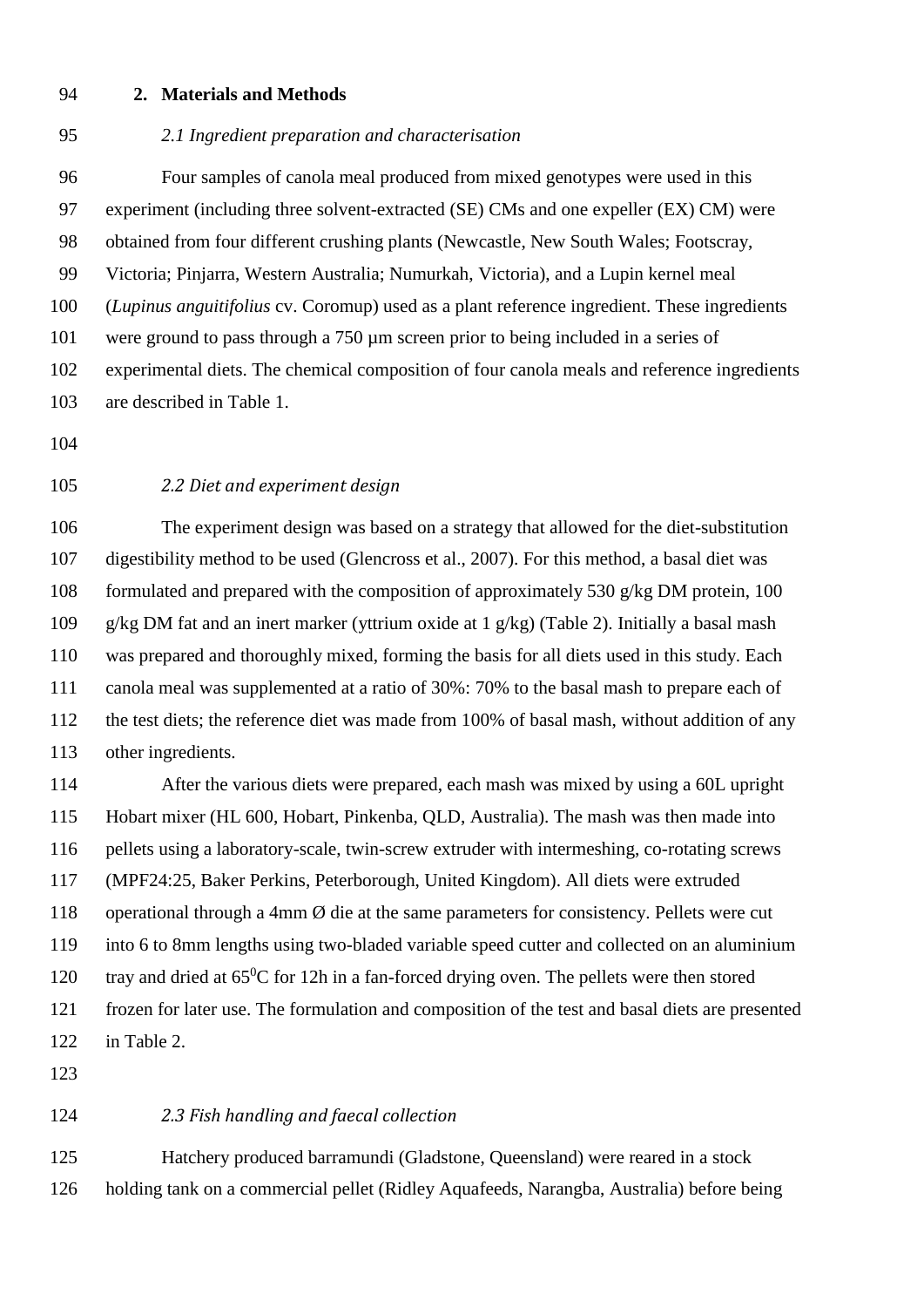used in this experiment. Fish were acclimatised to their dietary treatment for one week prior to faecal collection which has been shown to be adequate for establishing an equilibrium in digestibility values (Blyth *et al.*[, 2012\)](#page-16-5).

 The experiment included 6 treatments, with each treatment having 4 replicates. Each 131 of the 24 cages was stocked with 5 fish of  $390 \pm 85$  g (mean  $\pm$  SD, n = 120). Treatments were randomly allocated and replicates evenly distributed across 6 x 2500 L tanks each with four HDPE mesh cages (300 L) per tank. No replicate cage of the same treatment occurred more than once per tank. Cages were rotated once per week across tanks after stripping events. This removed potential confounding effects due to tank effects. Tanks were supplied with aeration and temperature controlled recirculated freshwater. Water quality data was 137 monitored on a daily basis during the experiment. Mean $\pm$  SD of water temperature, pH, NO<sub>2</sub>, 138 NH<sub>3</sub> were 29.8±0.3°C, 7.3±0.1 units, 0.5±0.3 mg L<sup>-1</sup> and 0.3±0.2 mg L<sup>-1</sup> respectively over the 30 day experiment duration.

 Barramundi were manually fed once daily to apparent satiety, as determined over three separate feeding events between 1600 and 1700 each day. The experiment was designed with two blocks over time, with 12 cages for each block. The fish within the same block had their faeces collected on the same day. Faeces were collected in the following 144 morning (0800 – 0900) from each fish within each tank using stripping techniques based on those reported by [Glencross](#page-18-6) *et al.* (2011a). Fish were anesthetised using AQUI-S (20 ppm) in a small oxygenated tank (120 L). Once loss of equilibrium was observed, close attention was paid to the relaxation of the ventral abdominal muscles of the fish to ensure the fish were removed from the water before they defecated in the anaesthetic tank. The faeces were then expelled from the distal intestine using gentle abdominal pressure. Faecal samples were expelled into small plastic jars (70 mL) and stored in a freezer at -20°C. To ensure accuracy for determination of digestion values, faecal collection was carefully handled to avoid contaminating the faeces with mucus and urine. No fish were stripped on consecutive days in order to minimise stress on the animal and maximise feed intake prior to faecal collection. Faeces were collected until sufficient sample for chemical analysis (over a twenty-day period of faeces collection for this experiment), with each fish being stripped six times, once every second day. Faecal samples from different stripping days from each tank were pooled within 157 replicate, and kept frozen at  $-20^{\circ}$ C before being freeze-dried in preparation for analysis.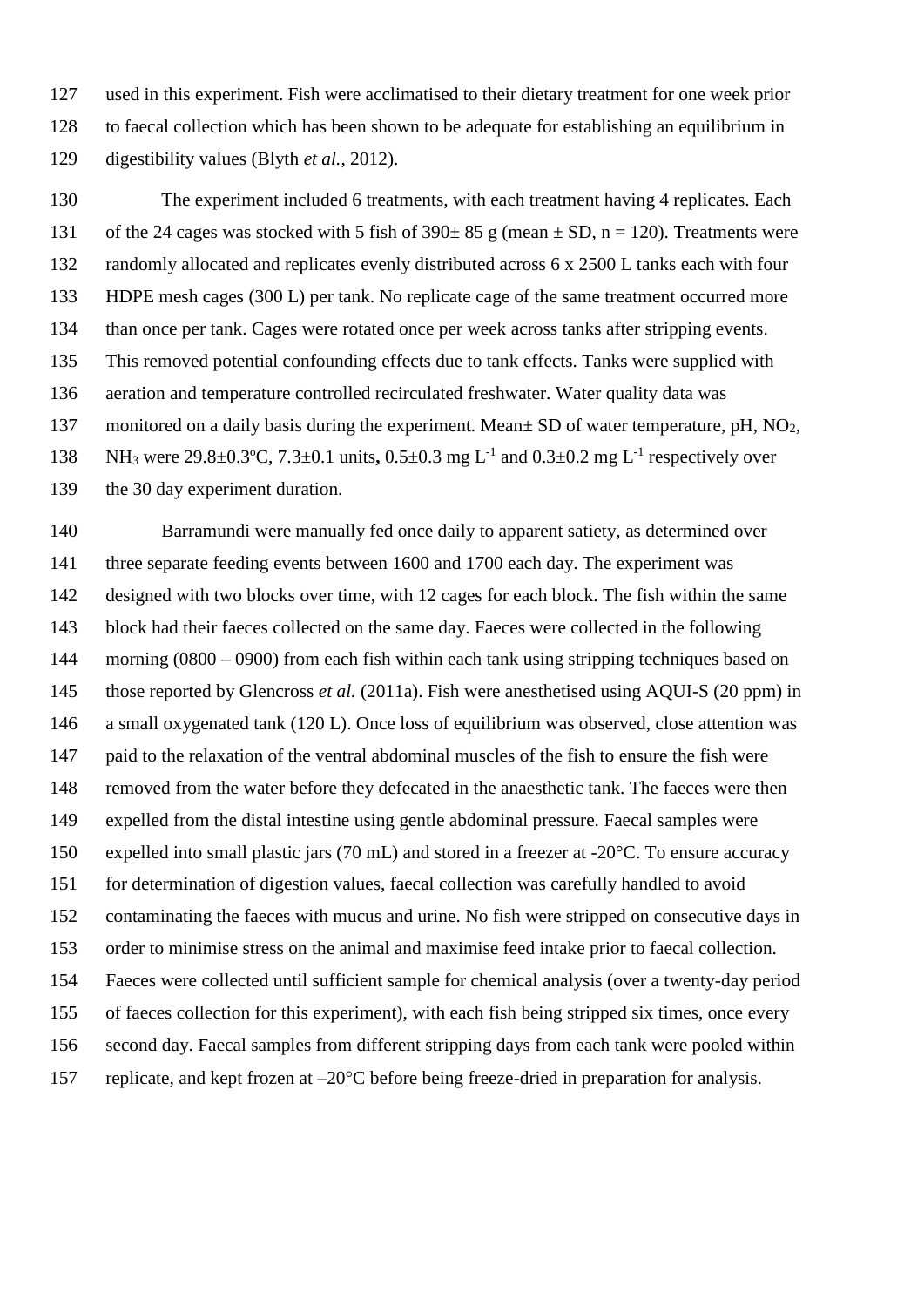# *2.4 Chemical analyses*

 Diets, ingredients and faecal samples were analysed for dry matter, yttrium, ash, total lipid, nitrogen, amino acids and gross energy content. Canola meals were also analysed for neutral detergent fibre (NDF), acid detergent fibre (ADF), lignin, phytic acid, tannins, polyphenolic compounds and glucosinolates.

 Dry matter was calculated by gravimetric analysis following oven drying at 105ºC for 24 h. Total yttrium concentration was determined after mixed acid digestion using inductively coupled plasma mass spectrometry (ICP-MS: ELAN DRC II, Perkin Elmer) based on the method described by [\(McQuaker](#page-20-4) *et al.*, 1979). Protein levels were calculated from the determination of total nitrogen by organic elemental analyser (Flash 2000, Thermo Fishery Scientific), based on N x 6.25. Amino acid composition of samples, except for 170 tryptophan, was determined by an acid hydrolysis (HCl) at  $110<sup>0</sup>C$  for 24 h prior to separation via HPLC. Total lipid content of the diets and ingredients was determined gravimetrically following extraction of the lipids using chloroform: methanol (2:1), based on method of Folch *et al.* [\(1957\)](#page-17-3). Gross ash content was determined gravimetrically following 174 loss of mass after combustion of a sample in a muffle furnace at  $550^{\circ}$ C for 12 h. Gross energy was determined using a ballistic bomb calorimeter (PARR 6200, USA).

 Total glucosinolates content in four canola meals were determined according to method AOF4-1.22 of [AOF \(2007\)](#page-16-6). On the basis of this method, CMs were heated to destroy the natural myrosinase enzyme in these meals. Glucosinolates were then extracted by water onto a solid phase extraction column. Myrosinase was then added and the samples were incubated to allow the myrosinase enzyme to cleave the glucose molecules from the glucosinolate moleculars. The glucose molecules were washed off the solid phase extraction and the concentration determined by calorimetric reaction. A calculation was then used to determine glucosinolate concentration.

 Total poly phenolics and total tannins were assayed based on the method of [Makkar](#page-19-8) *et al.* [\(1993\)](#page-19-8). Briefly, phenolic compounds from canola meals and lupin were extracted in ethanol solution with the Folin Ciocalteu reagent and sodium carbonate added. The supernatant containing phenols was measured at 725 nm using Merck standard tannic acid solution for calibration. Then tannins from phenol containing extract were precipitated using insoluble polyvinyl pyrrolidone (polyvinyl polypyrrolidone, PVPP), and the second supernatant containing simple phenols was measured as above method. Total tannins were determined by difference between the total phenolic content and the single phenolic content.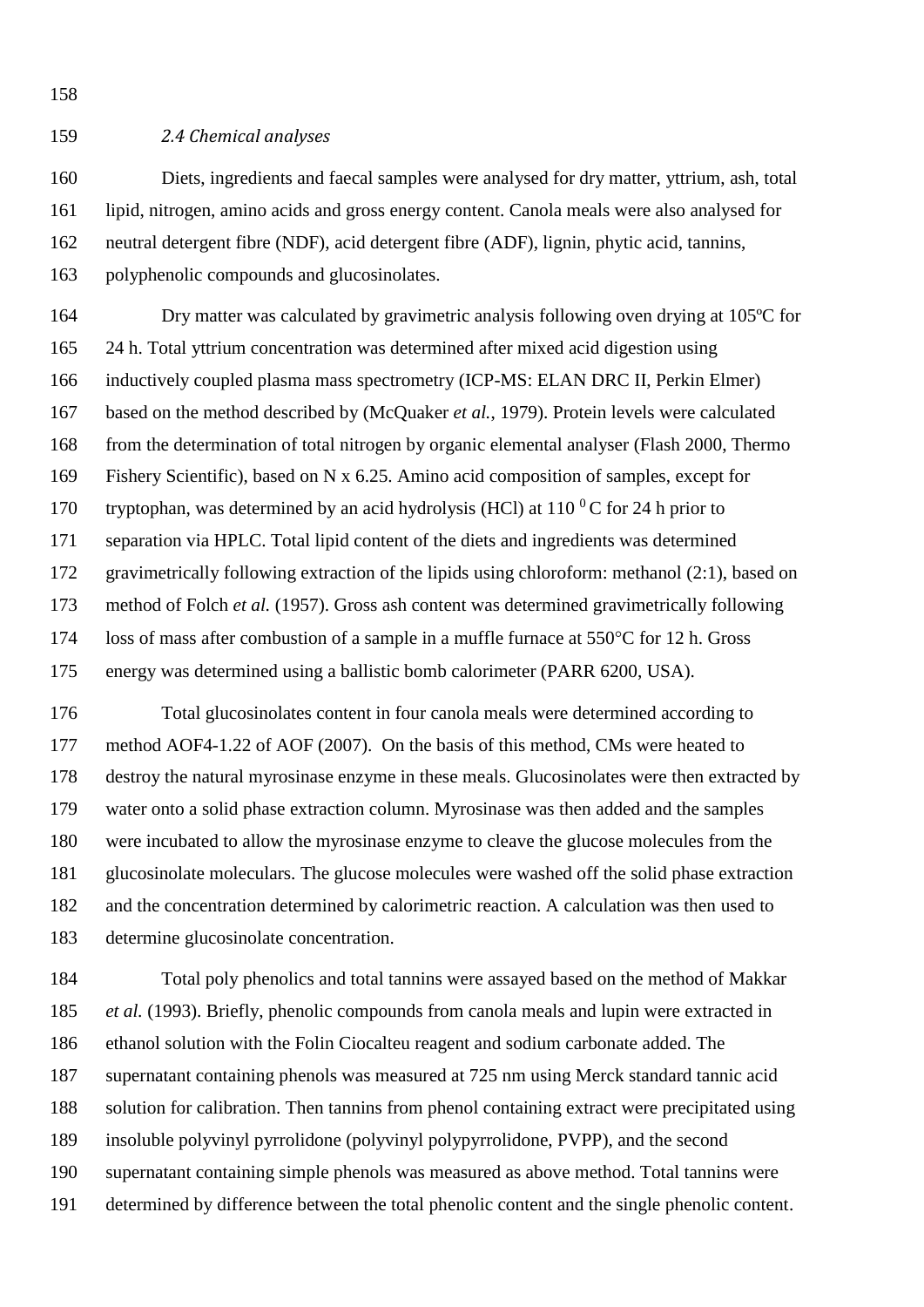Phytic acid in samples were separated and concentrated by ion-exchange

chromatography. The phytic acid concentrate is then quantitatively determined as

phosphorus by inductively coupled plasma atomic emission spectrometry (ICP – AES).

195 NDF content was determined by using FibreCap<sup>TM</sup> 2021/2023 following to the method described in the standard of EN ISO 16472. This method is based on the principle that a neutral detergent solution, with a heat-stable alpha amylase, is used to dissolve the easily-digested proteins, lipids, sugars, starches and pectins in samples, leaving fibrous residue (aNDF). ADF and Lignin were determined following the standard of EN ISO 13906: 2008.

#### 

*2.5 Digestibility analysis* 

 Apparent digestibility coefficients (ADCs) of dry matter, protein, amino acids and gross energy for reference and test diets were calculated by following formula [\(Maynard](#page-20-5) *et al.*[, 1979\)](#page-20-5):

206  
207 
$$
ADC (\%) = \left[ 1 - \frac{Y_2O_{3 \text{ diet X Nutfaces}}}{Y_2O_{3 \text{ facet X Nutf diet}}} \right] \times 100
$$

209 where  $Y_2O_{3\text{dict}}$  and  $Y_2O_{3\text{faces}}$  are the yttrium content of the diet and faeces respectively, and Nutrtdiet and Nutrfaeces are the nutritional parameters (dry matter, protein, amino acid and energy) of the diets and faeces respectively. Then, the ADCs of ingredients were determined according to the formula:

214  $ADC_{test}$  x Nutr<sub>test</sub> – ADC<sub>basal</sub> x Nutr<sub>basal</sub> x 0.7

215  $ADC_{\text{ing}} (\% )_{=}$   $\qquad \qquad$ 

0.3 x Nutr<sub>ing</sub>

217 where  $ADC_{test}$  and  $ADC_{basal}$  are apparent digestibility of test diet and basal (reference) diet 218 respectively; Nutr<sub>test</sub>, Nutr<sub>basal</sub> and Nutr<sub>ing</sub> represent the nutritional parameters (dry matter, protein, amino acids and energy) of test diet, basal diet and ingredient respectively. All raw material inclusion levels were corrected on dry matter basis and an actual ratio of basal diet to test ingredient was used for digestibility calculation of test ingredient [\(Bureau & Hua,](#page-16-7)  [2006\)](#page-16-7).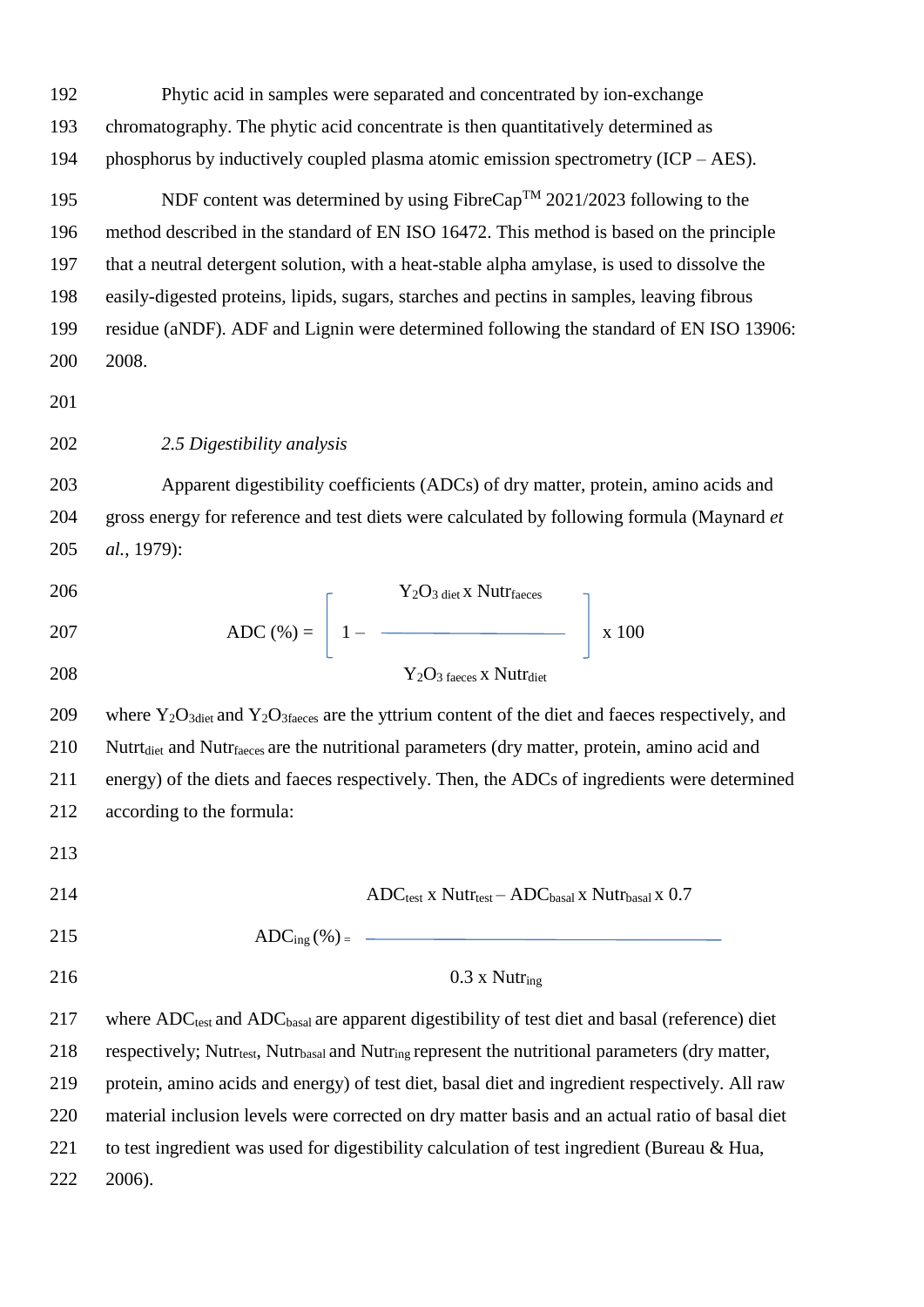Digestibility values calculated exceeding 100% were not corrected because they indicate potential effects of interaction between diet and test ingredient and are reported as determined. However, for practical reasons, only digestibility values in a range of 0% to 100% were used for calculation of digestible nutrients and energy as per recommendations from Glencross *et al*. (2007).

*2.6 Statistical analysis*

230 All figures are mean  $\pm$  SEM. Data were analysed for homogeneity of variation by Levene's test before being analysed with a one-way analysis of variance (ANOVA) using SPSS 11.0 for Windows. Differences among the means were tested by Duncan's multiple range tests with the level of significance *P < 0.05*. Three outliers of homogeneity of variances were identified and removed from data set with degrees of freedom adjusted accordingly for subsequent statistical analyses (Table 3 and Table 4). These outliers were dietary ADCs of proline in the SE-CM New and EX-CM Pin diets and one ingredient ADC of histidine for SE CM Newcastle.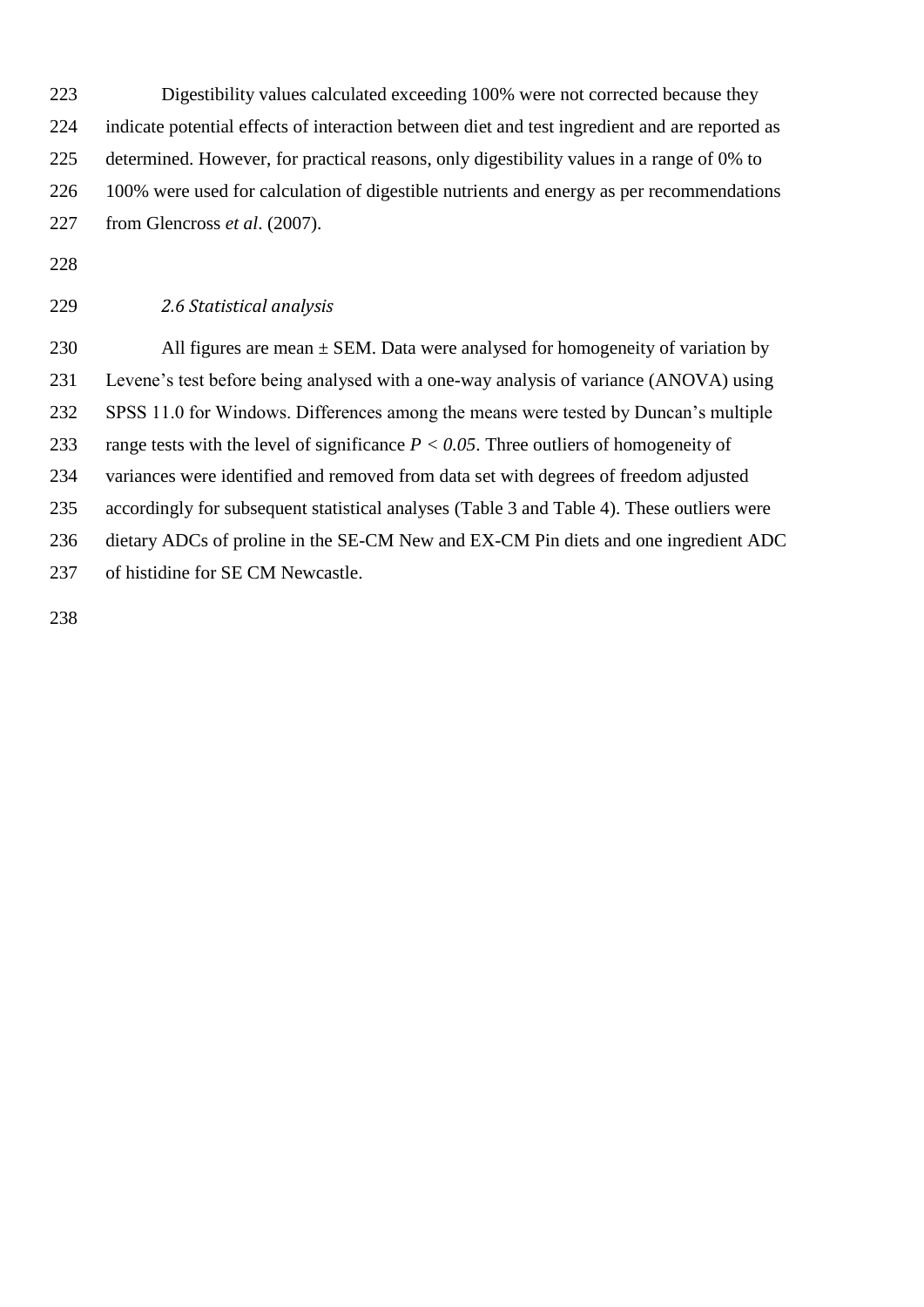#### **3. Results**

# *3.1 Variation in raw materials*

 The chemical composition of the ingredients is presented in Table 1. The difference in nutrient composition of canola meals was mainly observed in protein and lipid content. The crude protein content of solvent-extracted (SE) CMs varied from 370 to 423 g/kg DM, and was higher compared to that of the expeller CM (348 g/kg DM). However, lipid content of the SE CMs was lower (44 g to 56g /kg DM) compared to that of expeller extracted (EX) CM 92g/kg DM). There was also a variation in the chemical composition among the SE CMs. The CM from Newcastle had higher protein content than the CM from Footscray and Numurkah. Energy values were relatively consistent among the different CMs, range of from 249 20.1 to 20.6 MJ/ kg DM. The lupin kernel meal had a relatively similar composition to SE CMs (Table 1) but was lower in ash content (31g/kg DM) compared to canola meals (67- 70g/ kg DM).

 Similar to protein, amino acid content was fairly consistent among solvent CMs, while lower content of almost all amino acids of EX compared to SE were observed. Lysine content was significantly lower in EX. In general, although some lower amino acid content was recorded for CMs, sulfur containing amino acids and lysine were higher in the CMs than in the lupin meal (Table 1).

 In addition to the nutritive values, anti-nutritional factors were also characterised in 258 this study. These include phenolic compounds (14.3 to 19.9 g/kg DM), tannins (3.3 to 6.6 g/kg DM), phytic acid (26.6 to 45.2 g/kg DM) and glucosinolates (3.1 to 6.6 µmol/g DM). In comparison with the lupin meal, all antinutritional compounds presented in the CMs were consistently higher (Table 1). Fibre (reported as NDF, ADF and lignin) content was higher in 262 the expeller CM than in the solvent meals (NDF 310 vs 240 to 250 g/kg DM respectively). 

*3.2 Dietary digestibility*

 Dietary ADCs of protein were virtually identical (82.0% to 83.8%) among the 266 different SE CM diets and were higher than that of EX CM diet (79.7%). Overall, the dietary protein digestibility of SE CM diets was relatively similar to the reference diet (85.7%) but less than that of the lupin diet (86.3%). The same trend was seen for amino acid digestibilities (Table 4). Lower dietary amino acid digestibilities were recorded for the EX CM than for the SE CMs. The amino acid ADCs of the SE CMs were similar to those of the lupin meal except for those of the SE CM from Footscray.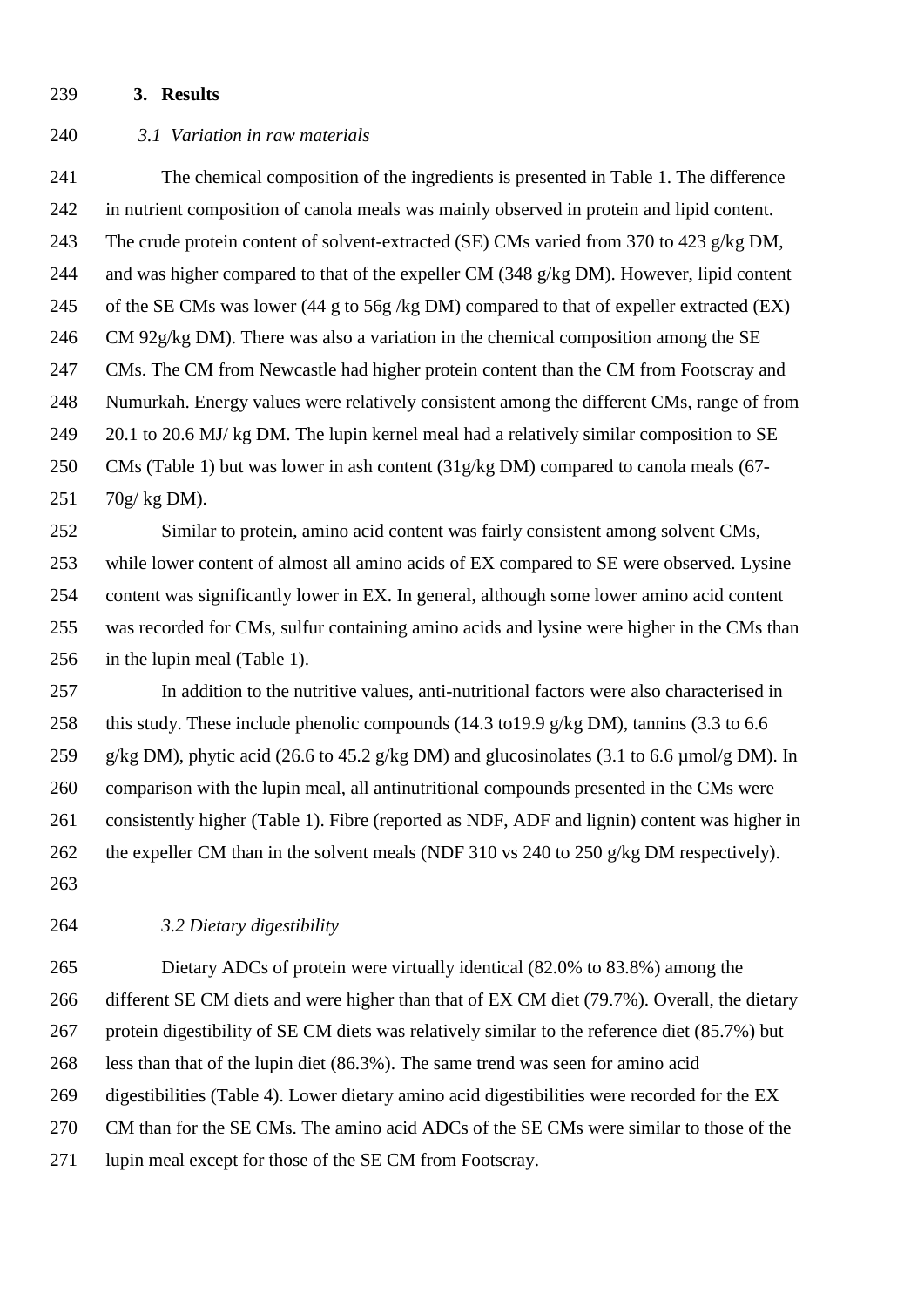, The digestibility values of the test diets were consistent for both dry matter and energy (except for lower values of SE-CM Footscray diet), and were lower than those of the reference diet (detailed in Table 3).

## *3.3 Ingredient digestibility*

 The findings from the present study indicate that there is an influence of oil extraction methods on the ingredient protein digestibility of CMs. Protein digestibility of EX CM was significantly lower than that of SE CMs (63.1% vs a range of 74.5-84.1%). Furthermore, there was also a difference in protein digestibility amongst SE CMs. Protein digestibility of CM Footscray was lower than those of CM Newcastle and Numurkah. There were no significant differences amongst protein digestibility values of CM Footscray, CM Numurkah and lupin meal; however a higher value was still recorded for the lupin meal (92.7 %).

 There was no significant difference in the ADCs of dry matter among the different CMs, although the lower value was still seen for SE CM Footscray (29.9%). The results showed that dry matter digestibility did not exceed 50% for any of the CMs or the lupin meal.

 There was a correlation between DM digestibility and energy digestibility (Fig. 1), therefore low DM digestibility reflected poor energy digestibility of CMs and lupin, except for EX (poor DM digestibility but high energy digestibility). Energy digestibility of the SE CMs and EX CM was similar and equivalent to that of lupin, excluding a significant lower value (32.4%) recorded for solvent CM Footscray.

 In general, amino acid availability reflected protein digestibility (Table 3). Indeed, many amino acid digestibility values were recorded exceeding 70% for canola meals which were similar to protein values; however, for some amino acids, very low digestibility values were observed (some below 50%), such as for histidine, cysteine, methionine and lysine in expeller meal. There was substantial variation in amino acid digestibility among ingredients, and a significant decrease in digestibility of almost all amino acids was reported for EX CM compared to other ingredients. In some cases digestibility values over 100% were recorded, such as for proline in all ingredients, and some other amino acids in the SE CM Newcastle.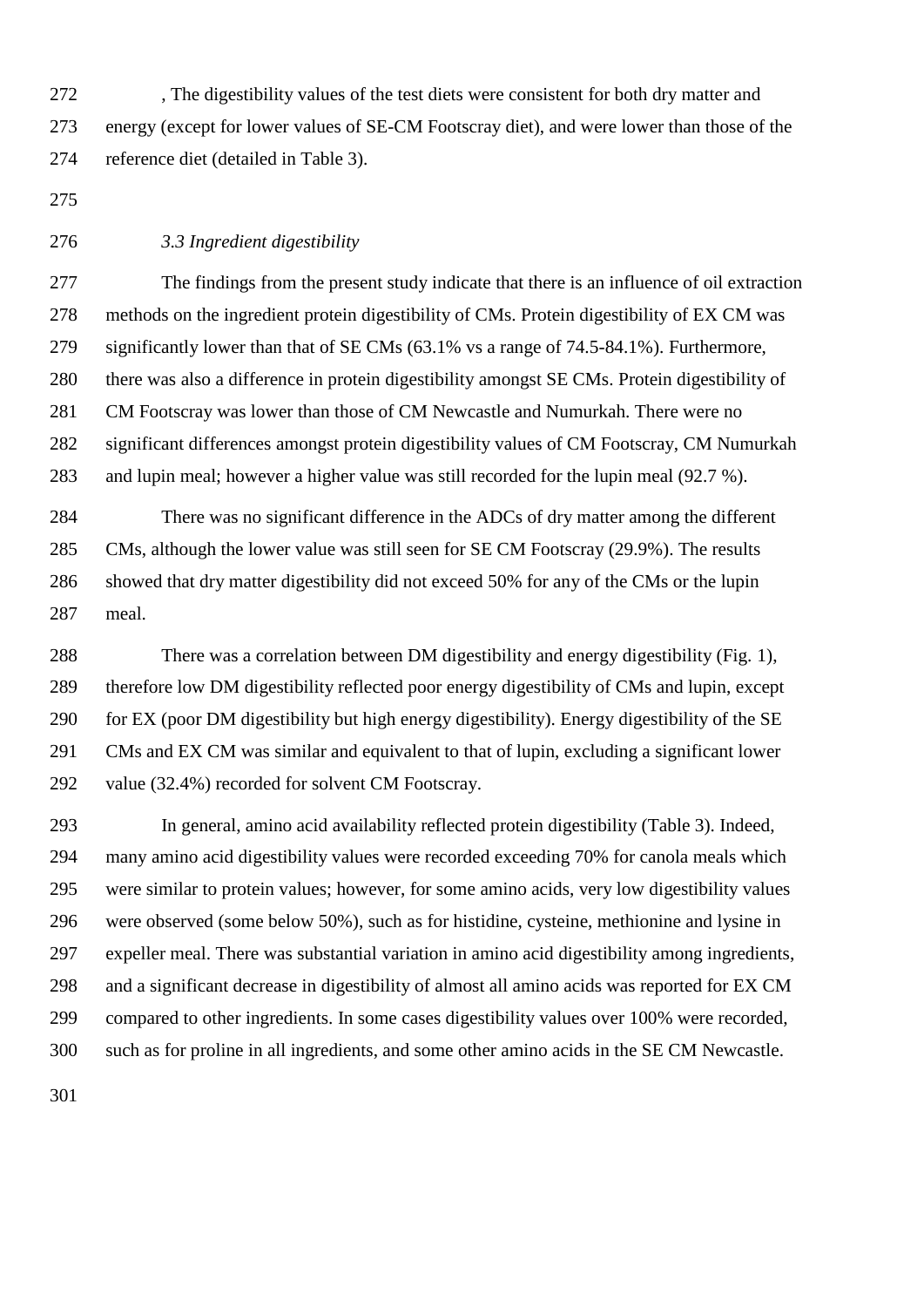# **4. Discussion**

 The findings of this study provide a comprehensive assessment of the influence of oil extraction methods on the bioavailability of nutrients from various Australian canola meals when fed to barramundi. These ingredient digestibility values were compared to a lupin kernel meal which have previously been shown to have good acceptability as a plant protein ingredient for use in barramundi [\(Glencross](#page-18-4) *et al.*, 2011b).

# *4.1 Variation in raw materials*

 Results of the present study showed that the processing method applied in canola oil extraction process affects the nutritional composition of the canola meals and their subsequent digestibility by barramundi. Indeed, a 61-109% higher level of oil, accompanied with a reduction of 6-22% of protein content, was observed in the expeller meal compared with the solvent-extracted meals. In terms of "protein quality", the loss of lysine content in expeller canola meal was probably due to heat damage in canola processing [\(Carpenter,](#page-17-4)  [1973\)](#page-17-4).

 The variation in composition of the four canola meals from different regions suggests that growing conditions (e.g. weather, soil quality) may also affect quality of canola meal. Furthermore, canola meal crushers probably also influence the quality of produced canola meal by adjusting quality parameters in processing [\(Clandinin](#page-17-5) *et al.*, 1959; [Bell, 1993;](#page-16-4) [Hickling, 2001\)](#page-19-7). Moreover, different cultivars which were not identified in this study may be a reason for dissimilarity in the qualities of the canola meals. In general, the Australian SE CMs characterised in our study had protein (370- 423g/kg DM) equivalent to European meals and Canadian meals, but were higher in lipid content (40 - 57g/kg DM) compared to European meal [\(French Feed Database, 2005\)](#page-17-6) and the Australian meal in the study of [Glencross](#page-18-1) *et al.* (2004a). For the EX meal, the protein content reported in this study was consistent with European and Canadian expeller meals' but the lipid content was lower [\(French Feed Database, 2005\)](#page-17-6). For amino acids, the greatest differences were seen for lysine. The lysine content of the EX CM in this study (12.3g/kg DM) was lower than that of other EX Australian meals (17.7-21.1 g/kg wet basis) in report of [\(Spragg & Mailer, 2007\)](#page-20-6), that of Australian EX meal (20g/kg DM) [\(Glencross](#page-18-1) *et al.*, 2004a) that of European (39g/kg DM) [\(French Feed Database, 2005\)](#page-17-6), despite having similar protein levels.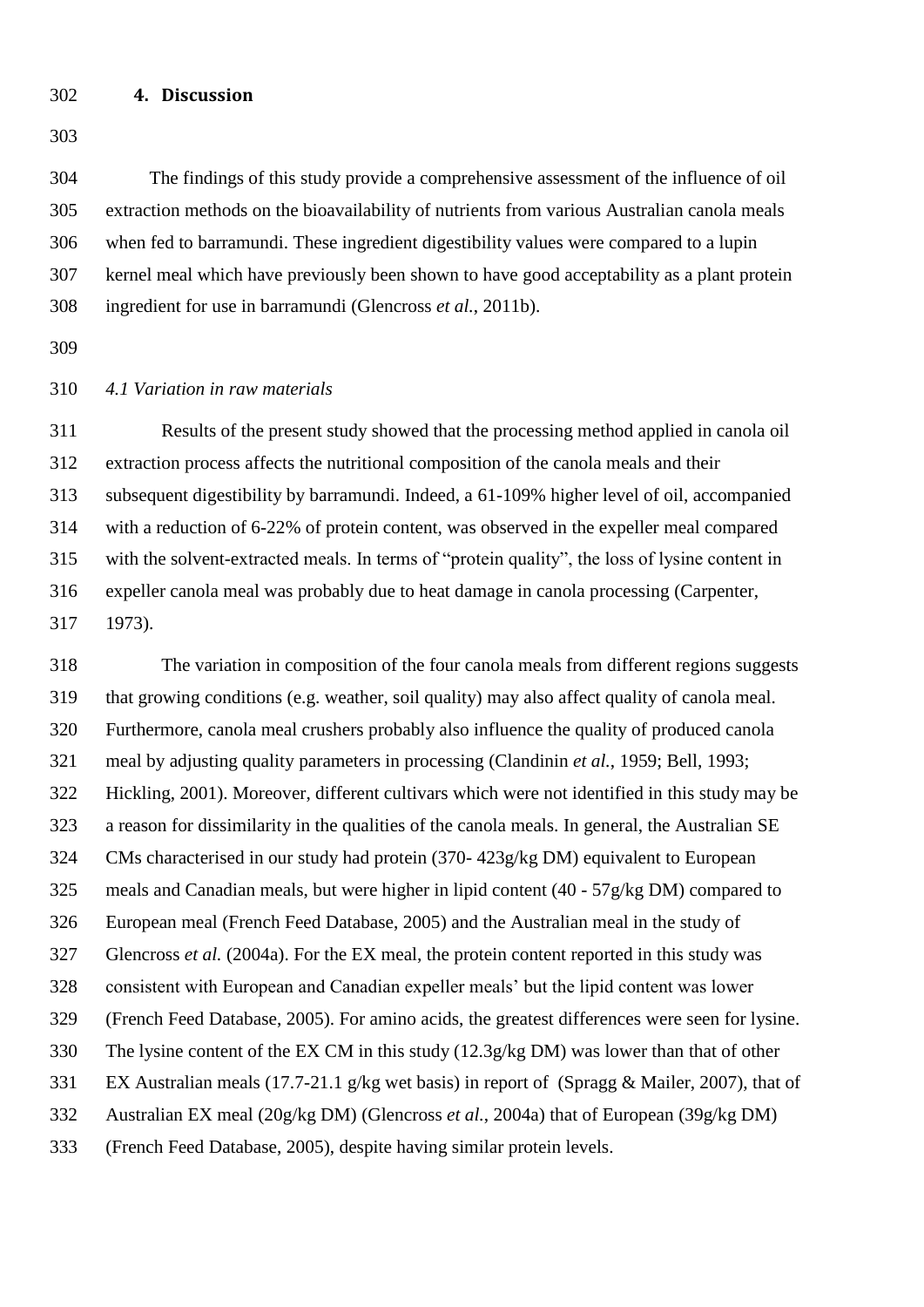# *4.2 Variation in ingredient digestibility*

 The findings of the current study indicate that the processes applied in oil extraction to canola seed have affected not only their composition but also the digestibility of the meals when fed to barramundi. Indeed, protein digestibility of the EX meal was lower than that of SE meals (63.1% vs. 74.5-86.6%). The results of our study were dissimilar to the results of [Glencross](#page-18-3) *et al.* (2004b) where protein digestibility of Australian canola meals was determined for red seabream. In that work, there were no significant differences in protein digestibility between expeller and solvent meals but a higher value was still seen for expeller (93.6% for expeller meal vs 83.2% for solvent meal. However, heat treatment of this EX CM 343 at 130<sup>0</sup>C and 150<sup>0</sup>C substantially depressed its digestible protein to 51.3% and 23.1% respectively. In the present study, although operation temperature in oil processing of the CMs was not described, substantial depletion of protein digestibility of the EX CM suggests that high temperature was probably applied in the processing which might have caused Maillard reactions leading to a modification of protein quality due to cross-linkages of amino acids [\(Carpenter, 1973\)](#page-17-4). [Spragg and Mailer \(2007\)](#page-20-6) described that in some canola oil 349 extraction plants the temperature can be increased up to  $135^{\circ}$ C to increase oil production. However, there are also other reasons which can explain a decrease of 10% in protein ADC of EX meal. The higher phytic acid content together with higher fibre (expressed as ADF and NDF content) presented in the EX CM than in the SE meals could adversely affect protein digestion of barramundi. [Mwachireya](#page-20-0) *et al.* (1999) reported that high levels of fibre either alone or together with phytate adversely impacted the digestibility of CM for rainbow trout. In terms of fibre (reported as NSP), a certain decrease in protein digestibility was observed when fish fed increased dietary NSP classes [\(Glencross, 2009;](#page-17-7) [Glencross](#page-18-7) *et al.*, 2012b). The effect of fibre on nutrient digestibility is thought to interfere with the transport of nutrients along the gastrointestinal tract and consequently the efficiency of nutrient absorption is limited. In that study, the glucosinolate content was reported to be higher in the expeller meal, but might not compromise its protein digestibility. In the present study, glucosinolate content in the EX was similar or lower compared to those in the SE CMs; however, protein digestibility of the EX CM was still much lower. This suggests that in our study with barramundi, glucosinolates were not a factor depressing protein digestibility of the CMs.

 The current results of digestibility from the two SE CM samples (Newcastle and Numurkah) were consistent with the digestibility results reported for solvent-extracted canola meal fed to Chinook salmon (Hajen *et al.*[, 1993\)](#page-18-0), Atlantic salmon (Higgs *et al.*[, 1996\)](#page-19-2) rainbow trout [\(Mwachireya](#page-20-0) *et al.*, 1999), turbot (Burel *et al.*[, 2000b\)](#page-16-0), silver perch [\(Allan](#page-16-2) *et al.*[, 2000\)](#page-16-2), red seabream [\(Glencross](#page-18-3) *et al.*, 2004b). Compared to results of [Burel](#page-16-8) *et al.*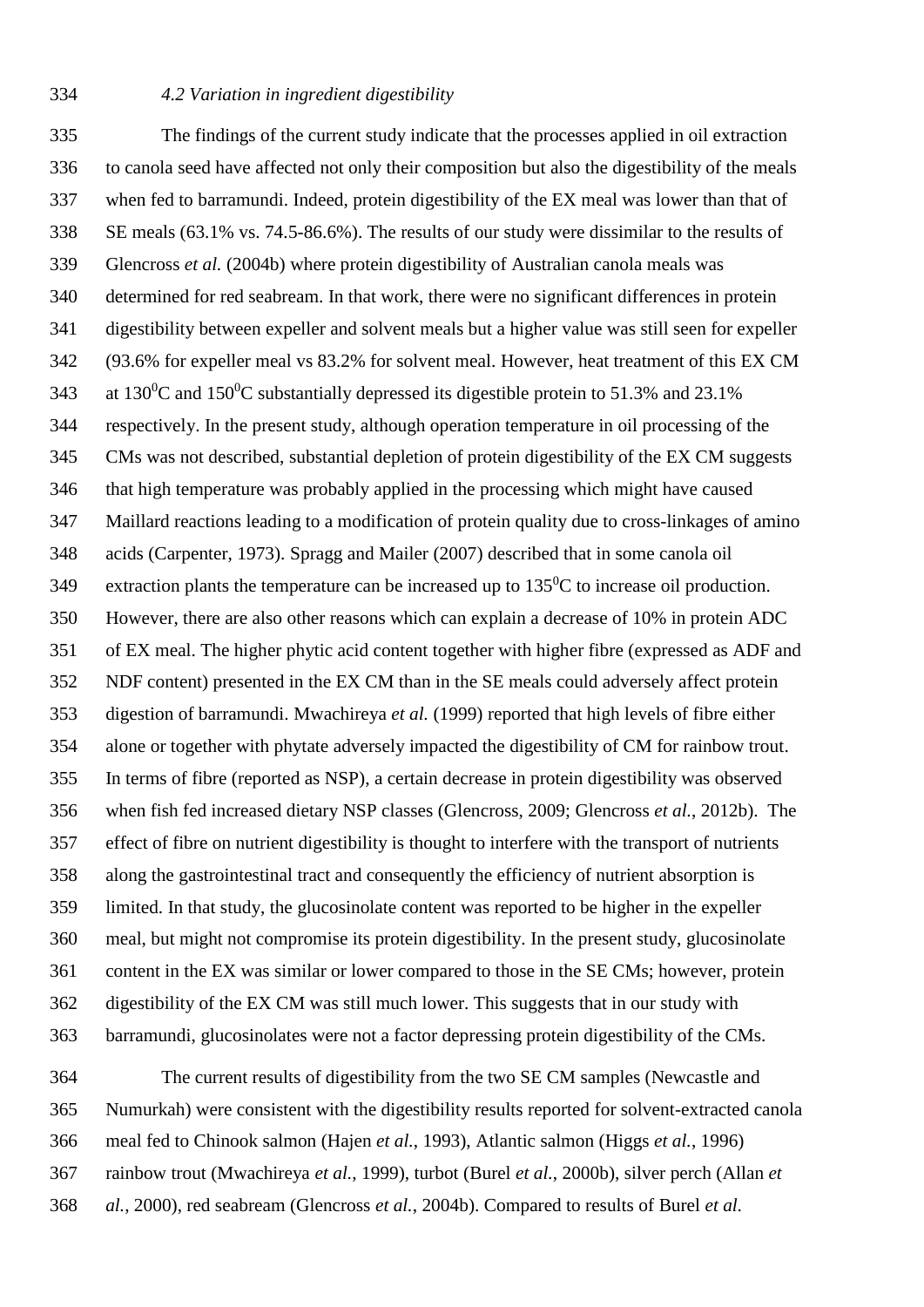[\(2000a\)](#page-16-8), the protein digestibility of Australian CM for barramundi (74.5% to 86.6%) was lower than that of European solvent-extracted rapeseed meal for trout (89-91%); however, in that study, the canola meal was dehulled to reduce fibre content of the ingredient. In the present study, the protein digestibility of the SE CM Footscray was lower compared to that of SE CM Newcastle, which indicated that there was a certain variation in digestibility of the CMs from different growing regions and different plants. These comparisons suggest that the different canola meals significantly affect the digestible values determined for each species. In regards to the expeller meal, the protein digestibility determined for barramundi in this study was much lower than that reported for both for silver perch (Allan *et al.*[, 2000\)](#page-16-2) and red seabream [\(Glencross](#page-18-3) *et al.*, 2004b).

 While amino acid digestibility generally reflects protein digestibility, in some cases, there were some major differences in amino acid digestibility (Table 4). In terms of different types of processing, amino acid ADCs of the EX CM was significantly lower than those of the SE CMs. In case of the EX CM, many amino acid ADCs were below 50% which were far lower than those of the SE CMs in this study for barramundi and those of different solvent meals for other species [\(Hilton & Slinger, 1986;](#page-19-0) [Anderson](#page-16-1) *et al.*, 1992; Allan *et al.*[, 2000\)](#page-16-2). Maillard reactions could also occur during the expeller processing resulting in cross-linkages of amino acids, typically with lysine, leading to its limited digestibility value (34.8% for the EX meal compared to >80.6% for the SE meals). [Newkirk](#page-20-7) *et al.* (2003) also showed that high temperature decreased digestible amino acids of canola meal in broiler chickens. In our results, several digestibility values of amino acids were calculated exceeding 100% (Table 4). In several previous studies, unusual observations for digestibility parameters were also reported (Allan *et al.*[, 2000;](#page-16-2) [Glencross](#page-18-8) *et al.*, 2004c; [Glencross](#page-17-8) *et al.*, 2012a). These could be explained through errors relating to measurement or interactions among ingredients. [Glencross](#page-18-5) *et al.* (2007) recommended that these values should be reported but values rounded 0% to 100% used to formulate diets on digestible nutrient basis.

 In general, carnivorous species tend to ineffectively utilise dry matter and energy from plant ingredients (Cho *et al.*[, 1982;](#page-17-9) [Sullivan & Reigh, 1995\)](#page-20-8). In the present study, the low DM digestibility was determined for both the EX and SE meals (29.9% to 40.1%), and they were much lower than that of European meals (46% to 71%) (Burel *et al.*[, 2000b\)](#page-16-0) and still less that than of Canadian meals (38% to 60%) [\(Cho & Slinger, 1979;](#page-17-0) Hajen *et al.*[, 1993;](#page-18-0) Higgs *et al.*[, 1996;](#page-19-2) [Mwachireya](#page-20-0) *et al.*, 1999; Allan *et al.*[, 2000\)](#page-16-2). As with to DM digestibility, the energy ADCs of the Australian canola meals were also lower for barramundi (32.4% to 52.5%) than those of other canola meals for other fish species such as chinook salmon (51% 403 – 71%), Atlantic salmon (62% to 73%), turbot (69% – 81%), gilthead seabream (79%) silver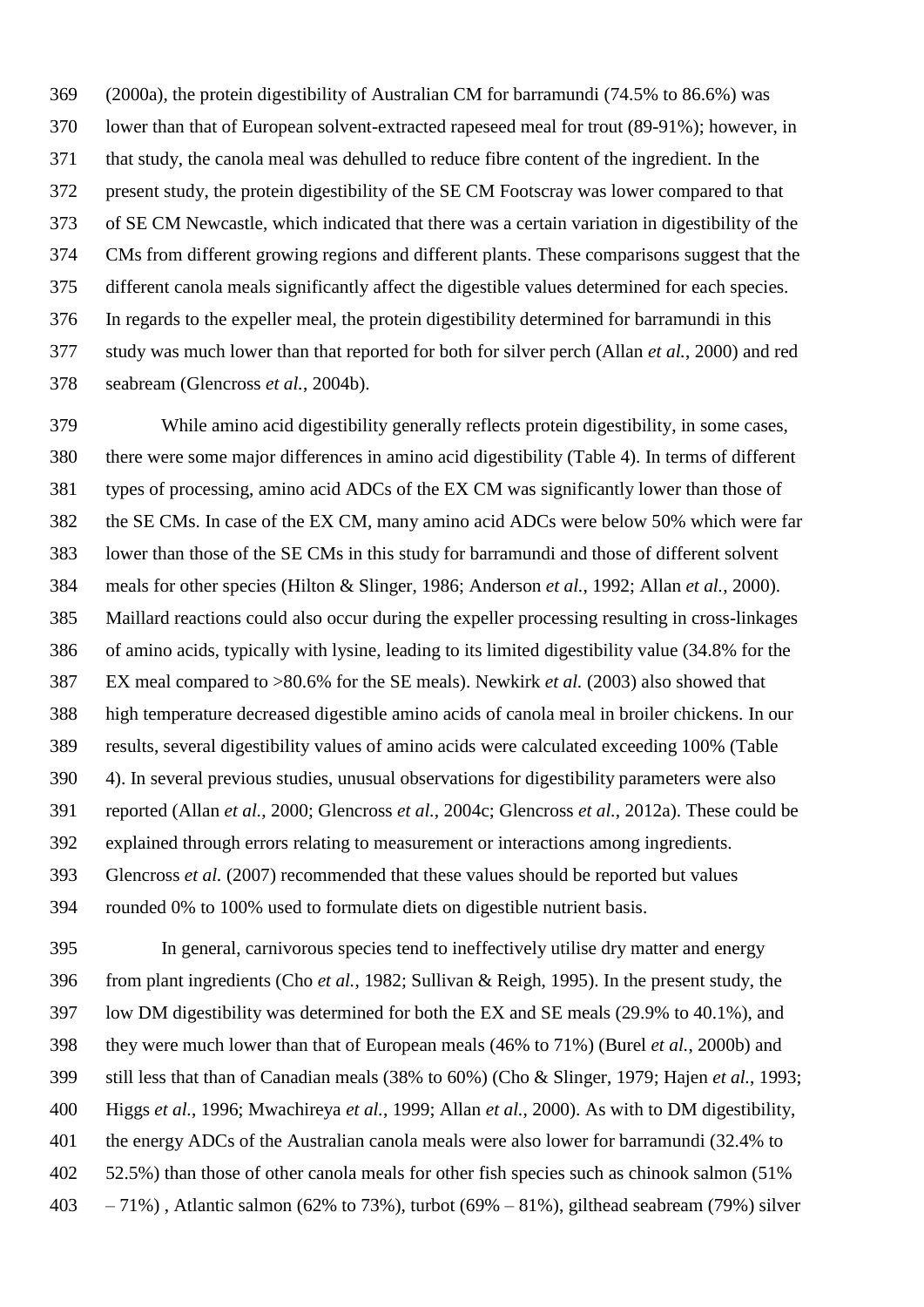perch (58%), red seabream (62%) (reviewed of [Burel and Kaushik \(2008\)](#page-16-9)) and snakehead (57.2%) (Yu *et al.*[, 2013\)](#page-20-9). Low ADC values of dry matter and energy suggests that carbohydrates in canola meals are poorly digestible. This is consistent with a previous report regarding the composition of carbohydrates, which indicated that carbohydrates in canola appeared to be predominantly non-starch polysaccharides (NSPs) [\(Van Barneveld, 1998\)](#page-20-10). A number of studies have reported effects of NSPs or their classes on digestible values and in most cases NSPs have negative effects on DM and energy digestibility of ingredients or diets [\(Hansen & Storebakken, 2007;](#page-19-9) [Glencross, 2009;](#page-17-7) [Glencross](#page-18-7) *et al.*, 2012b). The low digestible energy of canola meals may limit their inclusion in diets as the critical specification of a diet is to meet the energy requirement for an animal. Further work is suggested to focus on the reduction of fibre and anti-nutritional compounds to maximise digestible nutrients and energy of Australian canola meals for barramundi.

 In conclusion, although low protein and amino acid digestibility of EX CM were observed for barramundi, other SE CMs were fairly well digested, and similar to that seen for lupin meal. The digestibility profiles of nutrients and energy in this study may provide useful information for the formulation of nutritionally balanced diets for barramundi. Additional research should be considered to assess palatability and utilisation of canola meals when fed to this fish species.

#### **Acknowledgements**

 We acknowledge the financial support of the Australian Centre for International Agricultural Research (ACIAR) under John Allright scholarship, and technical support of James Cook University where research was conducted and CSIRO in feed production for this experiment. We also thank Mr David Blyth for feed extrusion work, Mr Nicholas Bourne for chemical analysis, Mr Huu Hiep Le and Mr Steve Gamble for their technical assistance with this work.

- 
- 
- 
- 
- 
-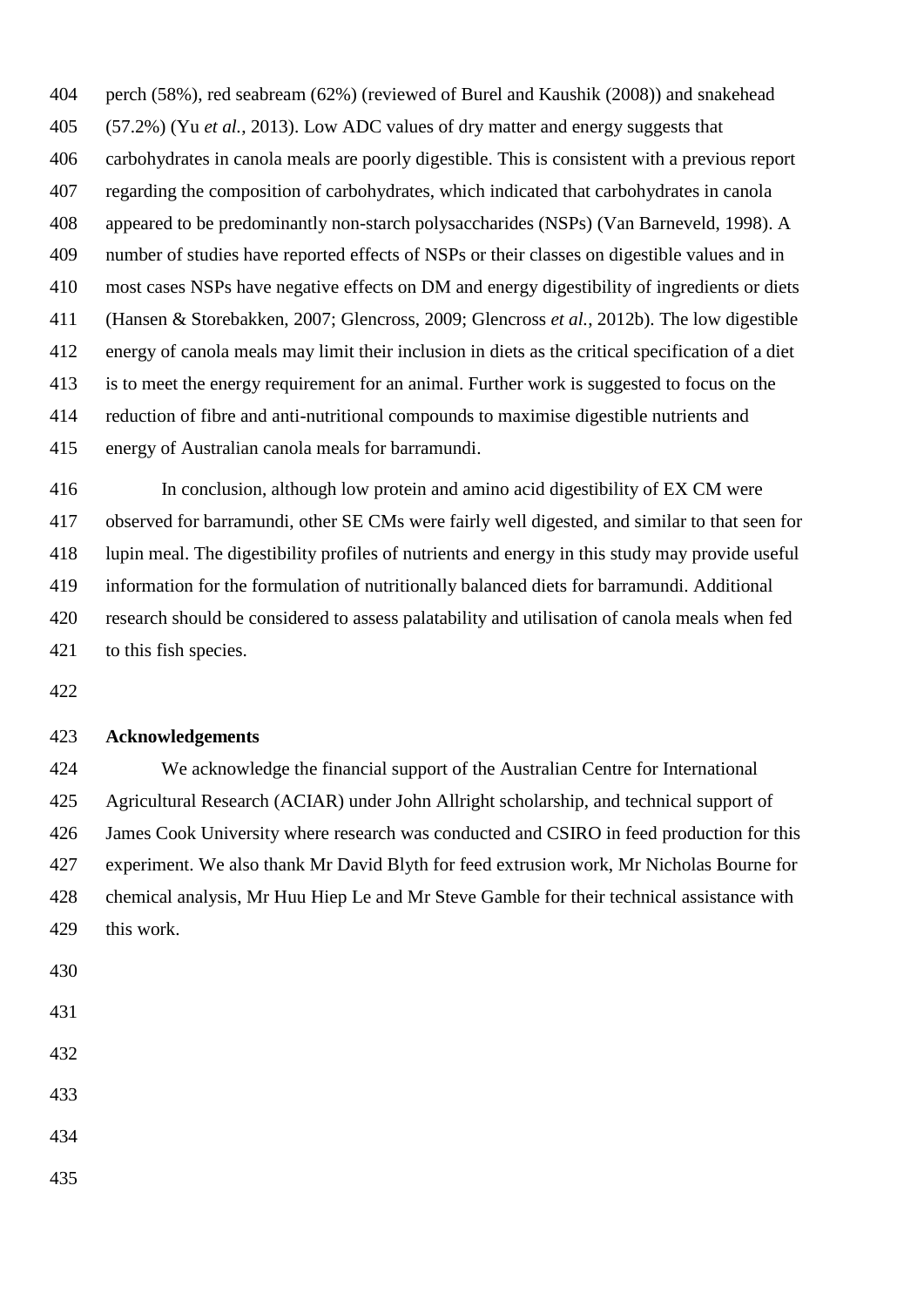#### **5. References**

- <span id="page-16-2"></span> Allan, G. L., Parkinson, S., Booth, M. A., Stone, D. A., Rowland, S. J., Frances, J., Warner- Smith, R. (2000). Replacement of fish meal in diets for Australian silver perch, *Bidyanus bidyanus*: I. Digestibility of alternative ingredients. *Aquaculture, 186*(3), 293-310.
- <span id="page-16-1"></span> Anderson, J. S., Lall, S. P., Anderson, D. M., Chandrasoma, J. (1992). Apparent and true availability of amino acids from common feed ingredients for Atlantic salmon (*Salmo salar*) reared in sea water. *Aquaculture, 108*(1-2), 111-124.
- <span id="page-16-6"></span> AOF. (2007). AOF 4-1.22, *Australian Oilseed Federation standards manual.*: Australian Oilseeds Federation, Sydney.
- <span id="page-16-4"></span> Bell, J. M. (1993). Factors affecting the nutritional value of canola meal: A review. *Canadian Journal of Animal Science, 73*(4), 689-697. doi: 10.4141/cjas93-075
- <span id="page-16-5"></span> Blyth, D., Irvin, S., Bourne, N., Glencross, B. D. (2012). *Comparison of feacal collection methods, and diet acclimation times for the measurement of digestibility coefficients in barramundi (Lates calcarifer)*. Paper presented at the International Society for Fish Nutrition and Feeding Meeting, Molde, Norway.
- <span id="page-16-7"></span> Bureau, D., Hua, K. (2006). Letter to the Editor of Aquaculture. *Aquaculture, 252*(2), 103- 105.
- <span id="page-16-8"></span> Burel, C., Boujard, T., Escaffre, A. M., Kaushik, S. J., Boeuf, G., Mol, K. A., . . . KuÈhn, E. R. (2000a). Dietary low-glucosinolate rapeseed meal affects thyroid status and nutrient utilization in rainbow trout (*Oncorhynchus mykiss*). *British Journal of Nutrition, 83*(06), 653-664.
- <span id="page-16-3"></span> Burel, C., Boujard, T., Kaushik, S., Boeuf, G., Mol, K., Van der Geyten, S., . . . Querat, B. (2001). Effects of rapeseed meal-glucosinolates on thyroid metabolism and feed utilization in rainbow trout. *General and comparative endocrinology, 124*(3), 343- 358.
- <span id="page-16-0"></span> Burel, C., Boujard, T., Tulli, F., Kaushik, S. J. (2000b). Digestibility of extruded peas, extruded lupin, and rapeseed meal in rainbow trout (*Oncorhynchus mykiss*) and turbot (*Psetta maxima*). *Aquaculture, 188*(3), 285-298.
- <span id="page-16-9"></span> Burel, C., Kaushik, S. J. (2008). Use of rapeseed/canola meal in diets of aquaculture species. In C. Lim, C. D. Webster & C. S. Lee (Eds.), Alternative protein sources in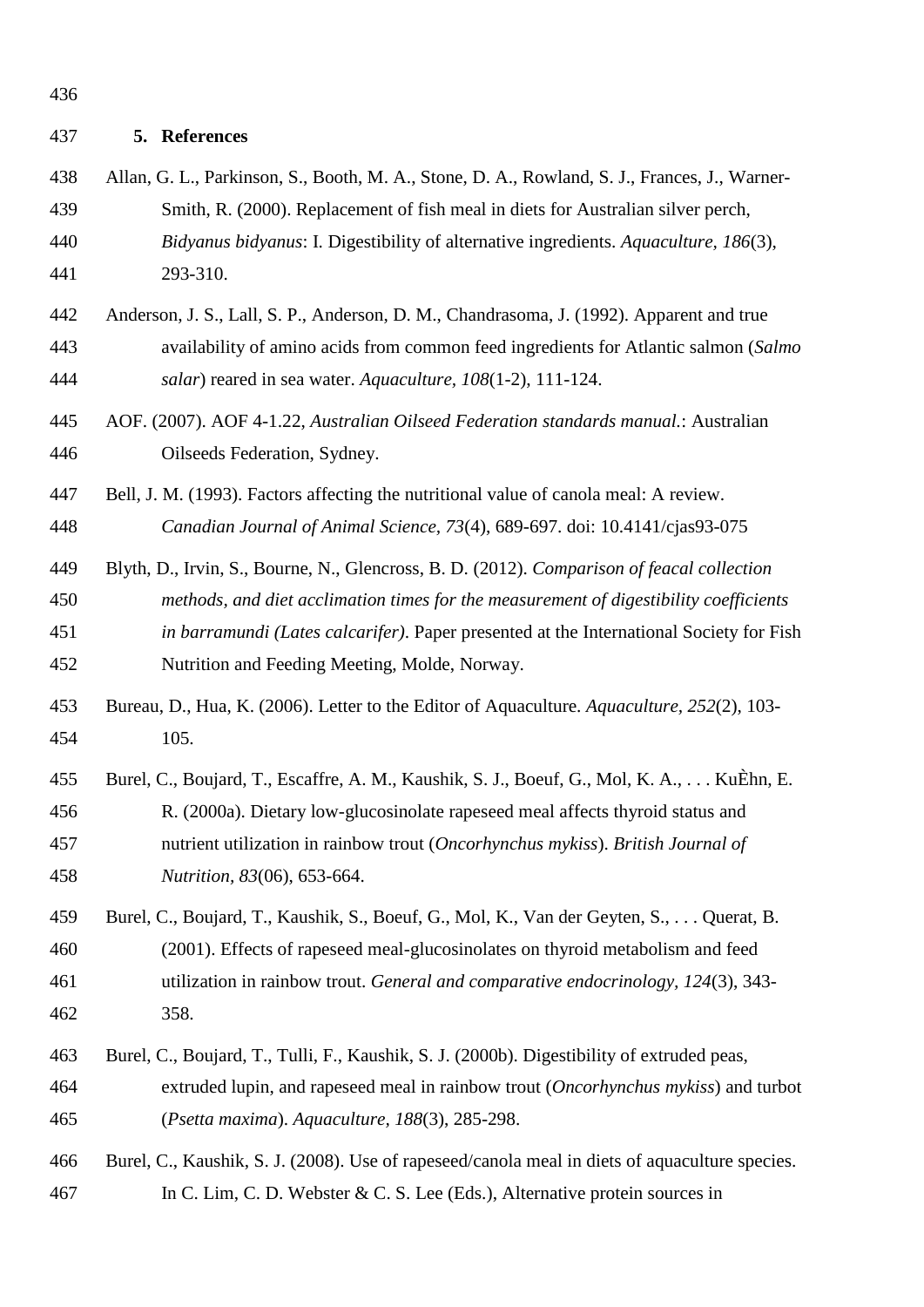<span id="page-17-9"></span><span id="page-17-8"></span><span id="page-17-7"></span><span id="page-17-6"></span><span id="page-17-5"></span><span id="page-17-4"></span><span id="page-17-3"></span><span id="page-17-2"></span><span id="page-17-1"></span><span id="page-17-0"></span>

| 468 | aquaculture diets (pp. 343-408): The Haworth PressTaylor and Francis Group (New           |
|-----|-------------------------------------------------------------------------------------------|
| 469 | York and London). doi: 10.1300/5892_13                                                    |
| 470 | Carpenter, K. (1973). Damage to lysine in food processing, its measurement and its        |
| 471 | significance, KJ Carpenter, VH Booth. Paper presented at the Nutrition abstracts and      |
| 472 | reviews.                                                                                  |
| 473 | Cheng, Z., Ai, Q., Mai, K., Xu, W., Ma, H., Li, Y., Zhang, J. (2010). Effects of dietary  |
| 474 | canola meal on growth performance, digestion and metabolism of Japanese                   |
| 475 | seabass, (Lateolabrax japonicus). Aquaculture, 305(1), 102-108.                           |
| 476 | Cho, C., Slinger, S. (1979). Apparent digestibility measurement in feedstuffs for rainbow |
| 477 | trout. Paper presented at the Proceedings of the world symposium on finfish nutrition     |
| 478 | and fishfeed technology, Hamburg.                                                         |
| 479 | Cho, C., Slinger, S., Bayley, H. (1982). Bioenergetics of salmonid fishes: energy intake, |
| 480 | expenditure and productivity. Comparative Biochemistry and Physiology Part B:             |
| 481 | Comparative Biochemistry, 73(1), 25-41.                                                   |
| 482 | Clandinin, D., Renner, R., Robblee, A. (1959). Rapeseed Oil Meal Studies 1. Effects of    |
| 483 | Variety of Rapeseed, Growing Environment and Processing Temperatures on the               |
| 484 | Nutritive Value and Chemical Composition of Rapeseed Oil Meal. Poultry Science,           |
| 485 | 38(6), 1367-1372.                                                                         |
| 486 | Folch, J., Lees, M., Sloane-Stanley, G. (1957). A simple method for the isolation and     |
| 487 | purification of total lipids from animal tissues. J. biol. Chem, 226(1), 497-509.         |
| 488 | French Feed Database. (2005). Technical data. from The French Association of Animal       |
| 489 | production (AFZ) http://www.feedbase.com                                                  |
| 490 | Glencross, B. (2009). The influence of soluble and insoluble lupin non-starch             |
| 491 | polysaccharides on the digestibility of diets fed to rainbow trout (Oncorhynchus          |
| 492 | mykiss). Aquaculture, 294(3), 256-261.                                                    |
| 493 | Glencross, B. (2011). A comparison of the digestibility of diets and ingredients fed to   |
| 494 | rainbow trout (Oncorhynchus mykiss) or barramundi (Lates calcarifer)–the potential        |
| 495 | for inference of digestibility values among species. Aquaculture Nutrition, 17(2),        |
| 496 | e207-e215.                                                                                |
| 497 | Glencross, B., Blyth, D., Tabrett, S., Bourne, N., Irvin, S., Anderson, M., . Smullen, R. |
| 498 | (2012a). An assessment of cereal grains and other starch sources in diets for             |
| 499 | barramundi (Lates calcarifer) - implications for nutritional and functional qualities of  |
| 500 | extruded feeds. Aquaculture Nutrition, 18(4), 388-399.                                    |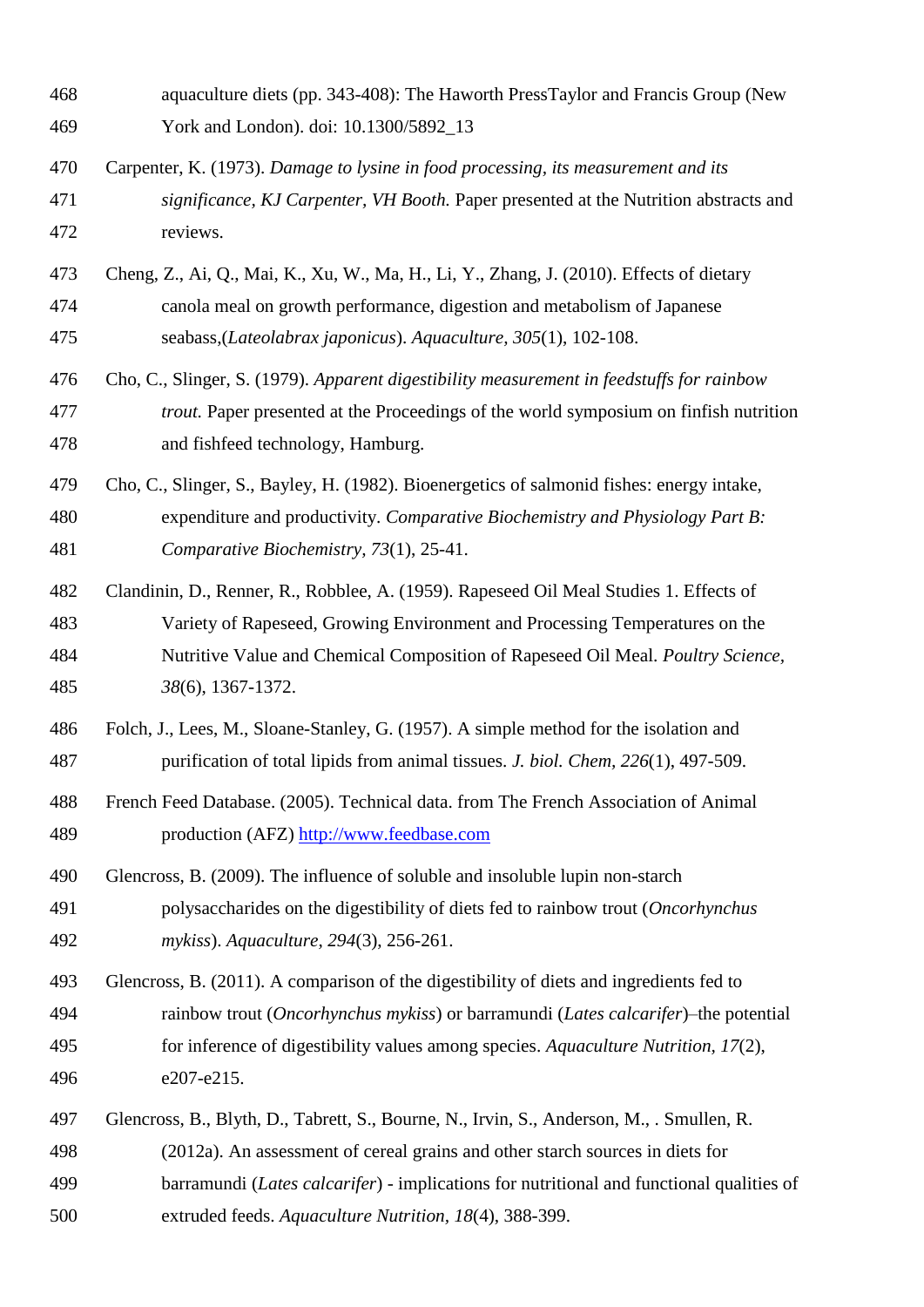- <span id="page-18-1"></span> Glencross, B., Hawkins, W., Curnow, J. (2004a). Nutritional assessment of Australian canola meals. I. Evaluation of canola oil extraction method and meal processing conditions on the digestible value of canola meals fed to the red seabream (*Pagrus auratus, Paulin*). *Aquaculture Research, 35*(1), 15-24.
- <span id="page-18-3"></span> Glencross, B., Hawkins, W., Curnow, J. (2004b). Nutritional assessment of Australian canola meals. II. Evaluation of the influence of the canola oil extraction method on the protein value of canola meals fed to the red seabream (*Pagrus auratus, Paulin*). *Aquaculture Research, 35*(1), 25-34.
- <span id="page-18-6"></span> Glencross, B., Hawkins, W., Evans, D., Rutherford, N., McCafferty, P., Dods, K., Hauler, R. (2011a). A comparison of the effect of diet extrusion or screw-press pelleting on the digestibility of grain protein products when fed to rainbow trout (*Oncorhynchus mykiss*). *Aquaculture, 312*(1-4), 154-161.
- <span id="page-18-7"></span> Glencross, B., Rutherford, N., Bourne, N. (2012b). The influence of various starch and non- starch polysaccharides on the digestibility of diets fed to rainbow trout ( *Oncorhynchus mykiss*). *Aquaculture, 356*, 141-146.
- <span id="page-18-4"></span> Glencross, B., Rutherford, N., Jones, B. (2011b). Evaluating options for fish meal replacement in diets for juvenile barramundi (*Lates calcarifer*). *Aquaculture Nutrition, 17*(3), 722-732.
- <span id="page-18-5"></span> Glencross, B. D., Booth, M., Allan, G. L. (2007). A feed is only as good as its ingredients - A review of ingredient evaluation strategies for aquaculture feeds. *Aquaculture Nutrition, 13*(1), 17-34.
- <span id="page-18-8"></span>522 Glencross, B. D., Carter, C. G., Duijster, N., Evans, D. R., Dods, K., McCafferty, P., ... Sipsas, S. (2004c). A comparison of the digestibility of a range of lupin and soybean protein products when fed to either Atlantic salmon (*Salmo salar*) or rainbow trout (*Oncorhynchus mykiss*). *Aquaculture, 237*(1), 333-346.
- <span id="page-18-2"></span> Gomes, E. F., Corraze, G., Kaushik, S. (1993). Effects of dietary incorporation of a co- extruded plant protein (rapeseed and peas) on growth, nutrient utilization and muscle fatty acid composition of rainbow trout (*Oncorhynchus mykiss*). *Aquaculture, 113*(4), 339-353.
- <span id="page-18-0"></span> Hajen, W., Beames, R., Higgs, D., Dosanjh, B. (1993). Digestibility of various feedstuffs by post-juvenile chinook salmon (*Oncorhynchus tshawytscha*) in sea water. 1. Validation of technique. *Aquaculture, 112*(4), 321-332.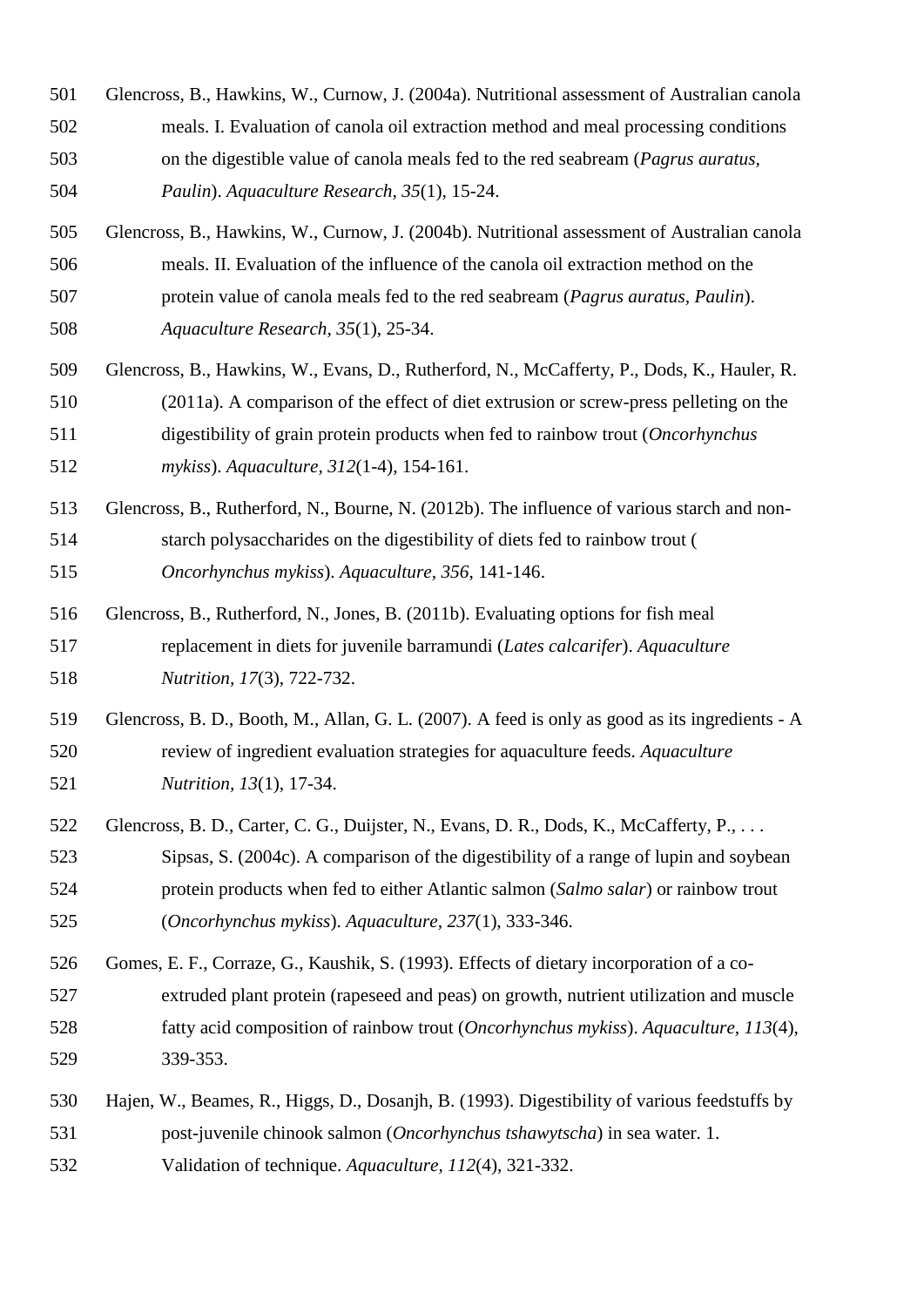- <span id="page-19-9"></span> Hansen, J. Ø., Storebakken, T. (2007). Effects of dietary cellulose level on pellet quality and nutrient digestibilities in rainbow trout (*Oncorhynchus mykiss*). *Aquaculture, 272*(1), 458-465.
- <span id="page-19-7"></span> Hickling, D. (2001). Canola Meal: Feed Industry Guide (pp. 39): Canadian International Grains Institute, Winnipeg, Manitoba, Canada.
- <span id="page-19-2"></span> Higgs, D., Dosanjh, B., Beames, R., Prendergast, A., Mwachireya, S., Deacon, G. (1996). *Nutritive value of rapeseed/canola protein products for salmonids.* Paper presented at the Eastern Nutrition Conference.
- <span id="page-19-1"></span> Higgs, D., Dosanjh, B., Prendergast, A., Beames, R., Hardy, R., Riley, W., Deacon, G. (1995). Use of rapeseed/canola protein products in finfish diets. *Nutrition and Utilization Technology in Aquaculture*, 130-156.
- <span id="page-19-3"></span> Higgs, D. A., McBride, J. R., Markert, J. R., Dosanjh, B. S., Plotnikoff, M. D., Clarke, W. C. (1982). Evaluation of Tower and Candle rapeseed (canola) meal and Bronowski rapeseed protein concentrate as protein supplements in practical dry diets for juvenile chinook salmon (*Oncorhynchus tshawytscha*). *Aquaculture, 29*(1), 1-31.
- <span id="page-19-0"></span> Hilton, J., Slinger, S. (1986). Digestibility and utilization of canola meal in practical-type diets for rainbow trout (*Salmo gairdneri*). *Canadian Journal of Fisheries and Aquatic Sciences, 43*(6), 1149-1155.
- <span id="page-19-4"></span> Kissil, G. W., Lupatsch, I., Higgs, D., & Hardy, R. (2000). Dietary substitution of soy and rapeseed protein concentrates for fish meal, and their effects on growth and nutrient utilization in gilthead seabream *Sparus aurata* L. *Aquaculture Research, 31*(7), 595- 601.
- <span id="page-19-6"></span> Leatherland, J., Hilton, J., & Slinger, S. (1987). Effects of thyroid hormone supplementation of canola meal-based diets on growth, and interrenal and thyroid gland physiology of rainbow trout (*Salmo gairdneri*). *Fish Physiology and Biochemistry, 3*(2), 73-82.
- <span id="page-19-5"></span> Luo, Y., Ai, Q., Mai, K., Zhang, W., Xu, W., & Zhang, Y. (2012). Effects of dietary rapeseed meal on growth performance, digestion and protein metabolism in relation to gene expression of juvenile cobia (*Rachycentron canadum*). *Aquaculture*.
- <span id="page-19-8"></span>Makkar, H. P., Blümmel, M., Borowy, N. K., & Becker, K. (1993). Gravimetric
- determination of tannins and their correlations with chemical and protein
- precipitation methods. *Journal of the Science of Food and Agriculture, 61*(2), 161-
- 165.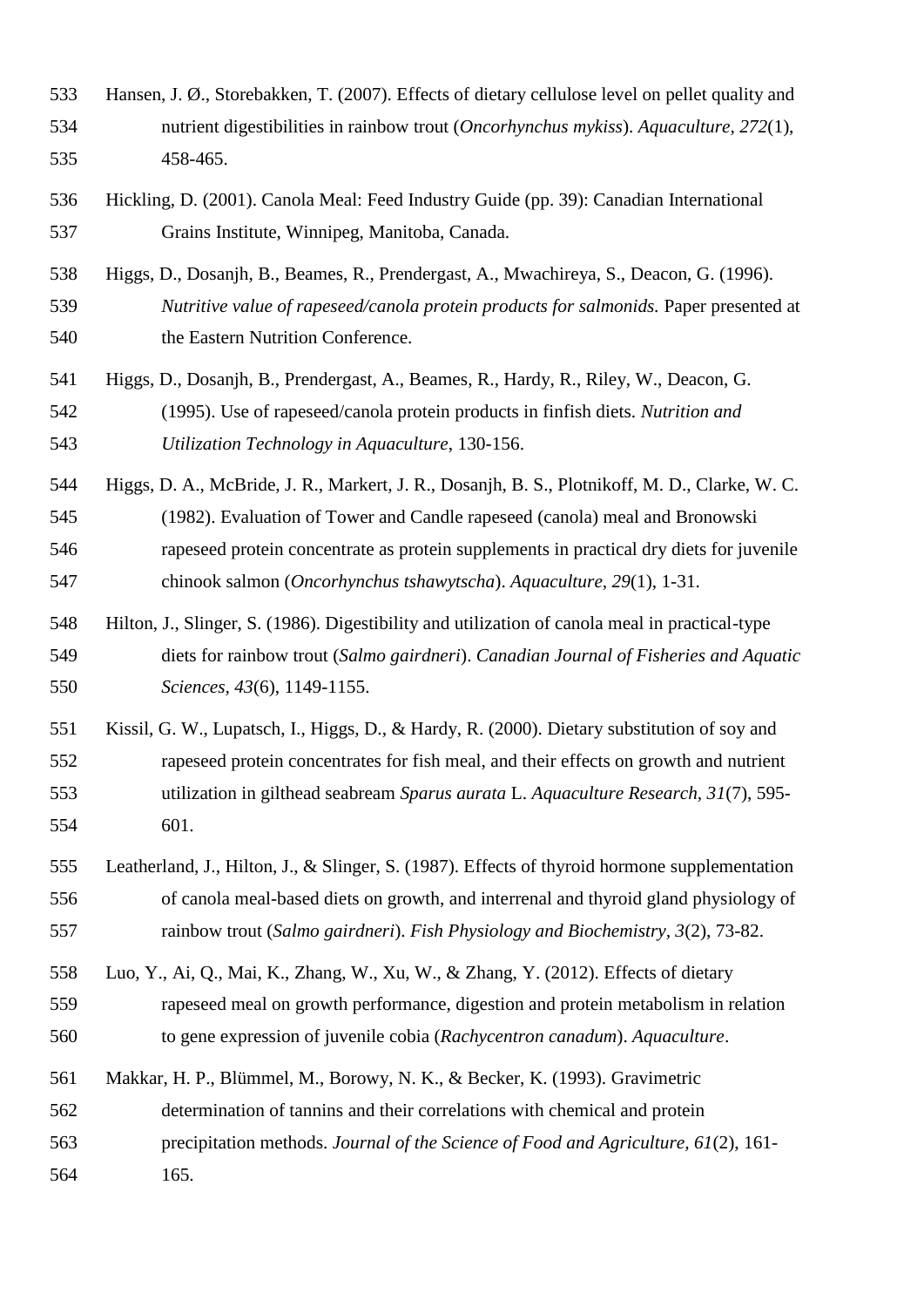- <span id="page-20-5"></span> Maynard, L. A., Loosli, J. K., Hintz, H. F., & Warner, R. G. (1979). *ANIMAL NUTRITION 7TH EDITION*.
- <span id="page-20-1"></span> McCurdy, S., & March, B. (1992). Processing of canola meal for incorporation in trout and salmon diets. *Journal of the American Oil Chemists' Society, 69*(3), 213-220.
- <span id="page-20-4"></span> McQuaker, N. R., Brown, D. F., & Kluckner, P. D. (1979). Digestion of environmental materials for analysis by inductively coupled plasma-atomic emission spectrometry. *Analytical Chemistry, 51*(7), 1082-1084.
- <span id="page-20-0"></span> Mwachireya, S., Beames, R., Higgs, D., & Dosanjh, B. (1999). Digestibility of canola protein products derived from the physical, enzymatic and chemical processing of commercial canola meal in rainbow trout *Oncorhynchus mykiss* (Walbaum) held in fresh water. *Aquaculture Nutrition, 5*(2), 73-82.
- <span id="page-20-7"></span> Newkirk, R., Classen, H., Scott, T., & Edney, M. (2003). The digestibility and content of amino acids in toasted and non-toasted canola meals. *Canadian Journal of Animal Science, 83*(1), 131-139.
- <span id="page-20-6"></span> Spragg, J., & Mailer, R. (2007). Canola meal value chain quality improvement. *Canola meal value chain quality improvement*.
- <span id="page-20-8"></span> Sullivan, J. A., & Reigh, R. C. (1995). Apparent digestibility of selected feedstuffs in diets for hybrid striped bass (*Morone saxatilis*♀ X *Morone chrysops*♂). *Aquaculture, 138*(1), 313-322.
- <span id="page-20-3"></span> Teskeredžić, Z., Higgs, D., Dosanjh, B., McBride, J., Hardy, R., Beames, R., . . . Bridges, R. (1995). Assessment of undephytinized and dephytinized rapeseed protein concentrate as sources of dietary protein for juvenile rainbow trout (*Oncorhynchus mykiss*). *Aquaculture, 131*(3), 261-277.
- <span id="page-20-10"></span> Van Barneveld, R. J. (1998). Infuence of oil extraction method on the nutritional value of canola meal for growing pigs (pp. 44). Pig Research and Development Corporation,Canberra, Australia.
- <span id="page-20-2"></span> Webster, C. D., Tiu, L. G., Tidwell, J. H., & Grizzle, J. M. (1997). Growth and body composition of channel catfish (*Ictalurus punctatus*) fed diets containing various percentages of canola meal. *Aquaculture, 150*(1), 103-112.
- <span id="page-20-9"></span> Yu, H. R., Zhang, Q., Cao, H., Wang, X. Z., Huang, G. Q., Zhang, B. R., . . . Cui, Y. (2013). Apparent digestibility coefficients of selected feed ingredients for juvenile snakehead, Ophiocephalus argus. *Aquaculture Nutrition*.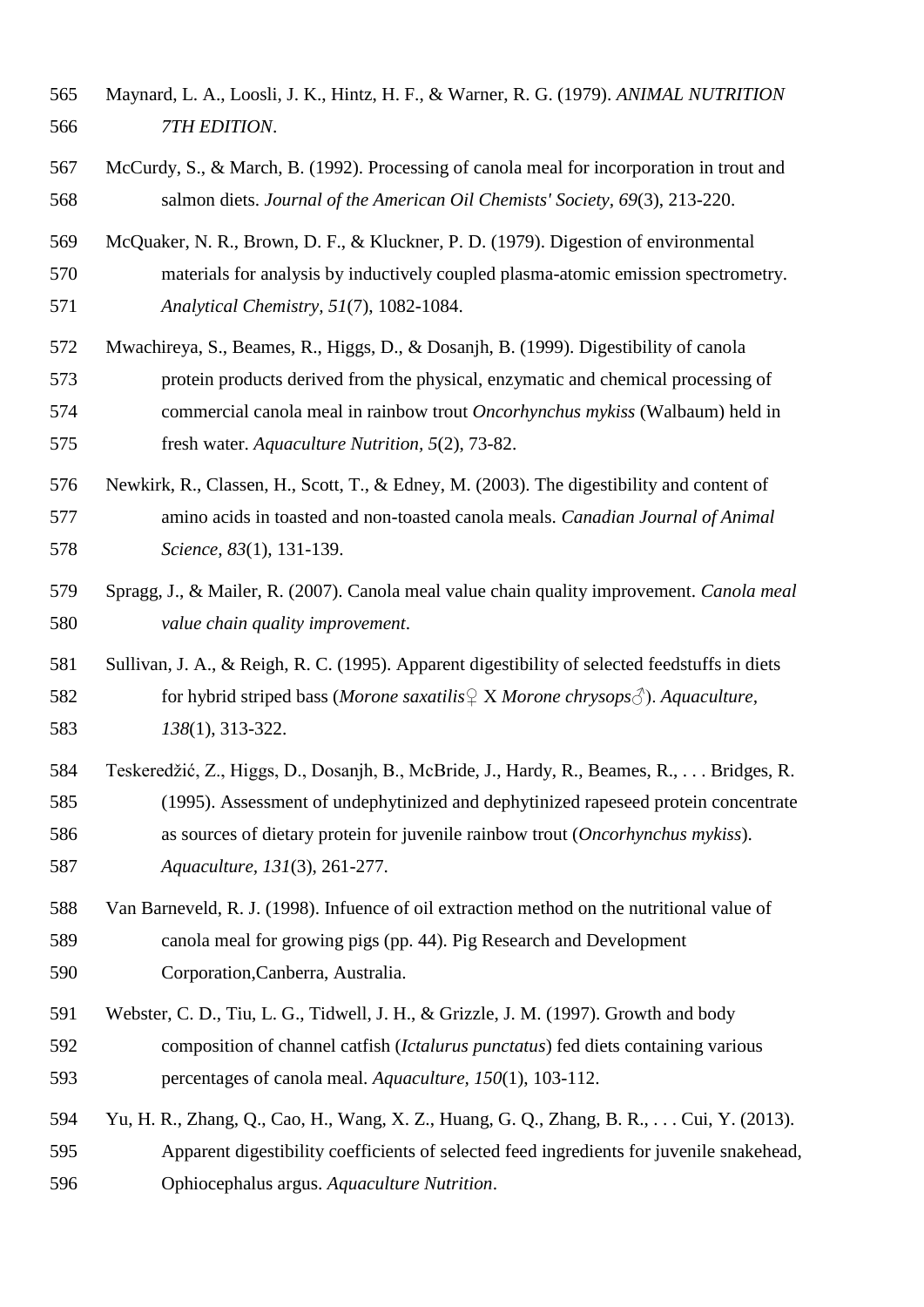<span id="page-21-0"></span>

| 597 | Yurkowski, M., Bailey, J., Evans, R., Tabachek, J. A. L., Ayles, G. B., & Eales, J. (1978). |  |
|-----|---------------------------------------------------------------------------------------------|--|
| 598 | Acceptability of rapeseed proteins in diets of rainbow trout (Salmo gairdneri).             |  |
| 599 | Journal of the Fisheries Board of Canada, 35(7), 951-962.                                   |  |
| 600 |                                                                                             |  |
| 601 |                                                                                             |  |
| 602 |                                                                                             |  |
| 603 |                                                                                             |  |
| 604 |                                                                                             |  |
| 605 |                                                                                             |  |
| 606 |                                                                                             |  |
| 607 |                                                                                             |  |
| 608 |                                                                                             |  |
| 609 |                                                                                             |  |
| 610 |                                                                                             |  |
| 611 |                                                                                             |  |
| 612 |                                                                                             |  |
| 613 |                                                                                             |  |
| 614 |                                                                                             |  |
| 615 |                                                                                             |  |
| 616 |                                                                                             |  |
| 617 |                                                                                             |  |
| 618 |                                                                                             |  |
| 619 |                                                                                             |  |
| 620 |                                                                                             |  |
| 621 |                                                                                             |  |
| 622 |                                                                                             |  |
| 623 |                                                                                             |  |
| 624 |                                                                                             |  |
|     |                                                                                             |  |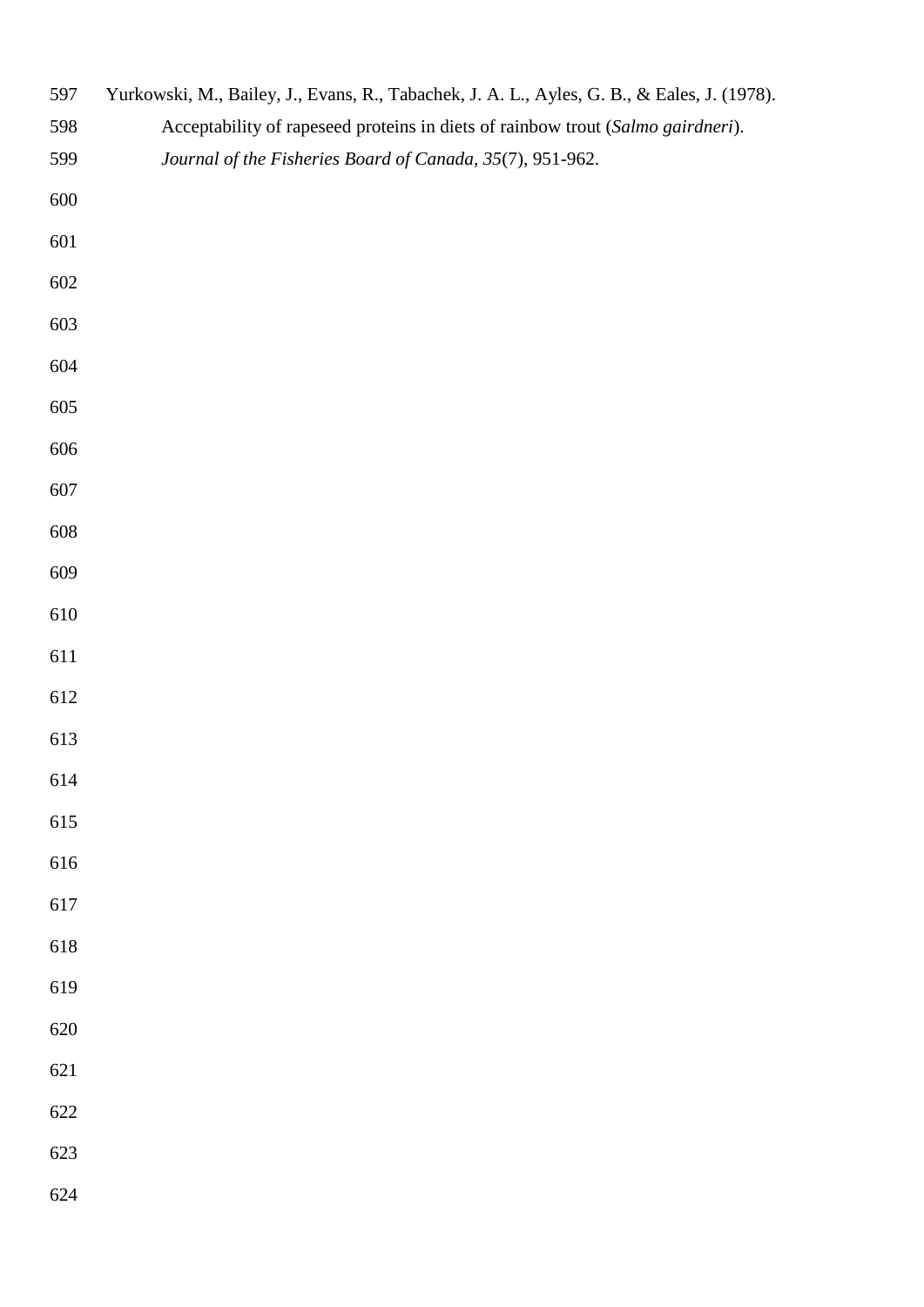# 625 **Tables and figures**

626 **Table 1** Chemical composition of raw materials (values are g/kg DM unless otherwise

627 indicated)

|                         | FM <sup>a</sup> | LM <sup>b</sup> | <b>CM</b>       |                  |                  |                             |                |           |
|-------------------------|-----------------|-----------------|-----------------|------------------|------------------|-----------------------------|----------------|-----------|
|                         |                 |                 | <b>SE-CM</b>    | <b>SE-CM</b>     | <b>SE-CM</b>     | EX-CM                       | <b>Mean</b>    | <b>CV</b> |
|                         |                 |                 | $\frac{F}{200}$ | New <sup>d</sup> | Num <sup>e</sup> | $\mathbf{Pin}$ <sup>f</sup> | $+SD$          | (0)       |
| Dry matter $(g/kg)$     | 925             | 906             | 900             | 908              | 903              | 974                         | $921 \pm 35.3$ | 3.8       |
| Crude protein           | 721             | 408             | 370             | 423              | 381              | 348                         | $381 \pm 31.5$ | 8.3       |
| Total lipid             | 91              | 64              | 57              | 44               | 56               | 92                          | $62 + 20.7$    | 33.2      |
| Total ash               | 175             | 31              | 67              | 69               | 78               | 70                          | $71 + 4.8$     | 6.8       |
| Gross energy (MJ/kg)    | 20.6            | 21.1            | 20.1            | 20.2             | 20.3             | 20.6                        | $20 \pm 0.2$   | 1.1       |
| DM)                     |                 |                 |                 |                  |                  |                             |                |           |
| <b>NDF</b>              | n/a             | n/a             | 250             | 240              | 249              | 310                         | $262 + 32.1$   | 12.3      |
| <b>ADF</b>              | n/a             | n/a             | 191             | 182              | 196              | 216                         | $196 \pm 14.4$ | 7.3       |
| Lignin                  | n/a             | n/a             | 94              | 95               | 111              | 134                         | $109 \pm 18.7$ | 17.2      |
| Total poly-phenolics    | n/a             | 3.3             | 15.6            | 14.3             | 19.9             | 16.4                        | $16.6{\pm}2.4$ | 14.6      |
| Total tannins           | n/a             | <1.1            | 4.4             | 3.3              | 6.6              | 4.1                         | $4.6 \pm 1.4$  | 30.9      |
| Phytic acid             | n/a             | 9.9             | 44.4            | 35.2             | 26.6             | 45.2                        | $37.9 \pm 8.8$ | 23.2      |
| Glucosinolates          | n/a             |                 | <3.3            | 3.3              | 6.6              | 3.1                         | $4.3 \pm 2.0$  | 45.4      |
| $(\mu \text{mol/g DM})$ |                 |                 |                 |                  |                  |                             |                |           |
| Amino acids             |                 |                 |                 |                  |                  |                             |                |           |
| Aspartic acid           | n/a             | 41.8            | 29.8            | 29.8             | 28.1             | 25.7                        | $28 + 1.9$     | 6.8       |
|                         |                 | (102.5)         | (80.5)          | (70.4)           | (73.8)           | (73.9)                      |                |           |
| Glutamic acid           | n/a             | 87.5            | 72.1            | 77.0             | 68.5             | 61.8                        | $70 \pm 6.4$   | 9.2       |
|                         |                 | (214.5)         | (194.9)         | (182.0)          | (179.8)          | (177.6)                     |                |           |
| Serine                  | n/a             | 21.3            | 18.6            | 19.1             | 17.9             | 16.2                        | $18 + 1.3$     | 7.1       |
|                         |                 | (52.2)          | (50.3)          | (45.2)           | (47.0)           | (46.6)                      |                |           |
| Histidine               | n/a             | 10.0            | 11.2            | 11.6             | 10.0             | 9.5                         | $11 \pm 1.0$   | 9.3       |
|                         |                 | (24.5)          | (30.3)          | (27.4)           | (26.2)           | (27.3)                      |                |           |
| Glycine                 | n/a             | 14.9            | 18.1            | 18.6             | 17.8             | 16.1                        | $18 + 1.1$     | 6.1       |
|                         |                 | (36.5)          | (48.9)          | (44.0)           | (46.7)           | (46.3)                      |                |           |
| Threonine               | n/a             | 14.3            | 18.1            | 18.3             | 17.8             | 16.1                        | $18 + 1.0$     | 5.7       |
|                         |                 | (35.0)          | (48.9)          | (43.3)           | (46.7)           | (46.3)                      |                |           |
| Cysteine-X              | n/a             | 5.5             | 10.7            | 11.3             | 10.8             | 9.2                         | $11 \pm 0.9$   | 8.6       |
|                         |                 | (13.5)          | (28.9)          | (26.7)           | (28.3)           | (26.4)                      |                |           |
| Arginine                | n/a             | 45.7            | 24.7            | 25.6             | 24.8             | 21.3                        | $24 \pm 1.9$   | 7.9       |
|                         |                 | (112.0)         | (66.8)          | (60.5)           | (65.1)           | (61.2)                      |                |           |
| Alanine                 | n/a             | 13.9            | 18.1            | 18.8             | 17.6             | 16.1                        | $18 + 1.1$     | 6.5       |
|                         |                 | (34.1)          | (48.9)          | (44.4)           | (46.2)           | (46.3)                      |                |           |
| Tyrosine                | n/a             | 16.6            | 13.1            | 13.0             | 12.9             | 11.7                        | $13 \pm 0.7$   | 5.2       |
|                         |                 | (40.7)          | (35.4)          | (30.7)           | (33.9)           | (33.6)                      |                |           |
| Valine                  | n/a             | 16.5            | 21.0            | 20.8             | 20.0             | 18.8                        | $20 \pm 1.0$   | 5.0       |
|                         |                 | (40.4)          | (56.8)          | (49.2)           | (52.5)           | (54.0)                      |                |           |
| Methionine              | n/a             | 2.6             | 7.5             | 8.5              | 7.7              | 6.8                         | $8 + 0.7$      | 9.2       |
|                         |                 | (6.4)           | (20.3)          | (20.1)           | (20.2)           | (19.5)                      |                |           |
| Phenylalanine           | n/a             | 17.1            | 16.7            | 17.4             | 16.8             | 14.9                        | $16 \pm 1.1$   | 6.6       |
|                         |                 | (41.9)          | (45.1)          | (41.1)           | (44.1)           | (42.8)                      |                |           |
| Isoleucine              | n/a             | 16.5            | 15.7            | 16.0             | 15.2             | 14.1                        | $15 \pm 0.8$   | 5.5       |
|                         |                 | (40.4)          | (42.4)          | (37.8)           | (39.9)           | (40.5)                      |                |           |
| Leucine                 | n/a             | 28.6            | 29.0            | 30.1             | 28.3             | 25.7                        | $28 + 1.9$     | 6.6       |
|                         |                 | (70.1)          | (78.4)          | (71.2)           | (74.3)           | (73.9)                      |                |           |
| Lysine                  | n/a             | 14.6            | 17.3            | 17.4             | 17.7             | 12.3                        | $16 \pm 2.6$   | 16.0      |
|                         |                 | (35.8)          | (46.8)          | (41.1)           | (46.5)           | (35.3)                      |                |           |
| Proline                 | n/a             | 18.0            | 20.1            | 30.8             | 25.7             | 23.6                        | $25 \pm 4.5$   | 17.9      |
|                         |                 |                 |                 |                  |                  |                             |                |           |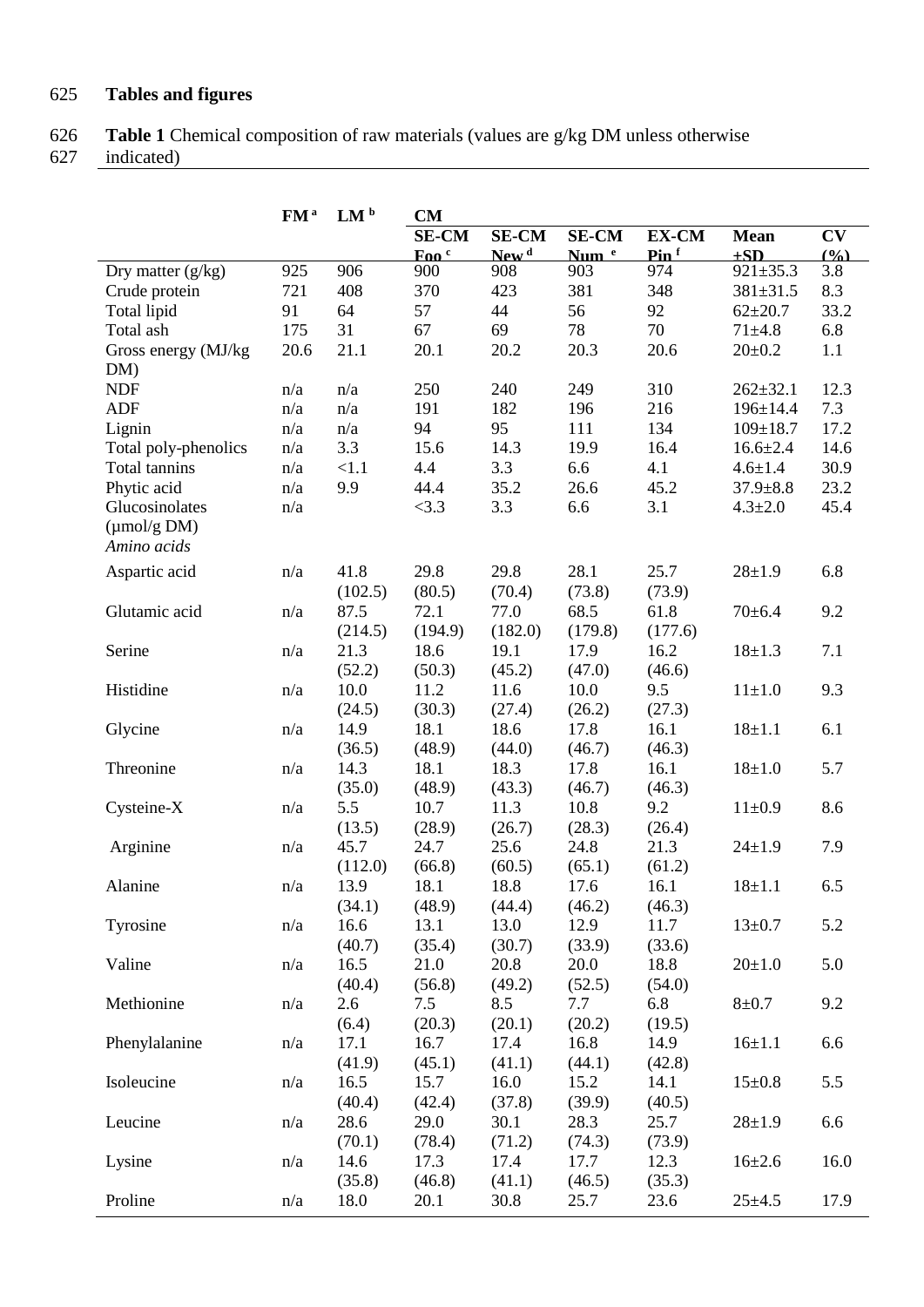- 628 <sup>a</sup> Peruvian fish meal, supplied by Ridley Aquafeeds, Narangba, QLD, Australia
- 629 **Lupin kernel meal, supplied by Coorow Seed Cleaners Pty Ltd, Coorow, WA, Australia**
- 630 Solvent extracted canola meal, supplied by Cargill, Footscray, Victoria, Australia
- 631 dSolvent extracted canola meal, supplied by Cargill, Newcastle, New South Wales, Australia
- 632 <sup>e</sup> Solvent extracted canola meal, supplied by Riverland Oilseeds, Numurkah, Victoria, Australia
- <sup>f</sup>633 Expeller extracted canola meal, supplied by Riverland Oilseeds, Pinjarra, WA, Australia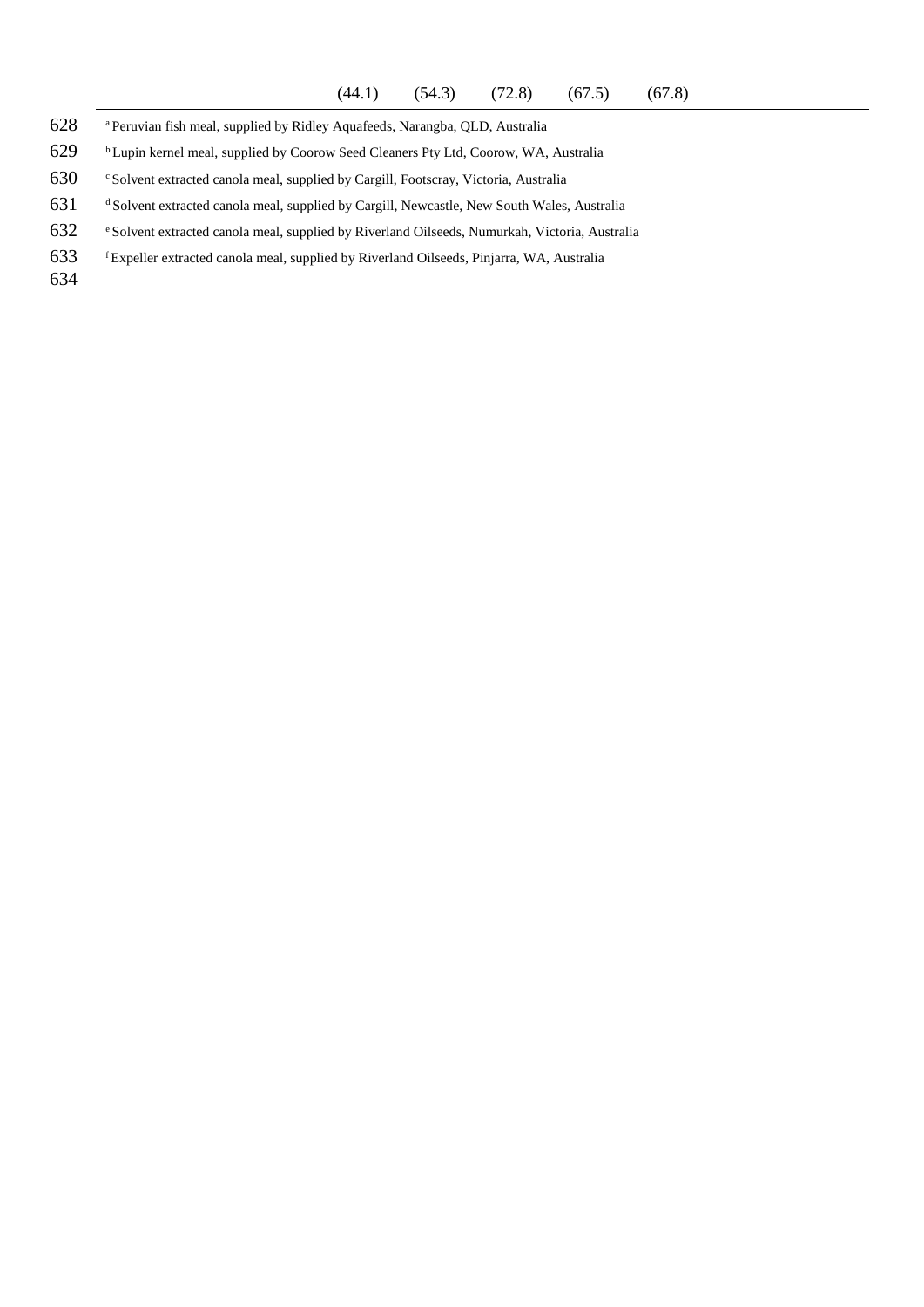|                                                                                  | FM    | LM    | SE-CM | SE-CM                    | SE-CM                    | EX-CM                    |
|----------------------------------------------------------------------------------|-------|-------|-------|--------------------------|--------------------------|--------------------------|
|                                                                                  |       |       | Foo   | <b>New</b>               | Num                      | Pin                      |
| Ingredient $(g/kg)$                                                              |       |       |       |                          |                          |                          |
| Fish meal                                                                        | 740   | 518   | 518   | 518                      | 518                      | 518                      |
| Fish oil                                                                         | 20    | 14    | 14    | 14                       | 14                       | 14                       |
| Wheat flour                                                                      | 133.0 | 93.1  | 93.1  | 93.1                     | 93.1                     | 93.1                     |
| <b>SE CM Newcastle</b>                                                           |       |       | 300   |                          |                          | $\overline{\phantom{0}}$ |
| <b>SE CM Footscray</b>                                                           |       |       |       | 300                      | $\overline{\phantom{a}}$ | $\overline{\phantom{a}}$ |
| <b>SE CM Numurkah</b>                                                            |       |       |       | $\overline{\phantom{0}}$ | 300                      | $\overline{\phantom{a}}$ |
| EX CM Pinjarra                                                                   |       |       |       |                          |                          | 300                      |
| Lupin kernel meal                                                                |       | 300   |       |                          |                          |                          |
| Cellulose                                                                        | 101.0 | 70.7  | 70.7  | 70.7                     | 70.7                     | 70.7                     |
| Vitamin and mineral                                                              | 5.0   | 3.5   | 3.5   | 3.5                      | 3.5                      | 3.5                      |
| premix <sup>a</sup>                                                              |       |       |       |                          |                          |                          |
| Yttrium oxide                                                                    | 1.0   | 0.7   | 0.7   | 0.7                      | 0.7                      | 0.7                      |
| Diet composition as analysed (all values are g/kg DM unless otherwise indicated) |       |       |       |                          |                          |                          |
| Dry matter                                                                       | 968   | 976   | 975   | 960                      | 971                      | 975                      |
| Protein                                                                          | 536   | 505   | 496   | 516                      | 500                      | 486                      |
| Total lipid                                                                      | 92    | 89    | 81    | 79                       | 74                       | 98                       |
| Ash                                                                              | 138   | 106   | 118   | 113                      | 119                      | 113                      |
| Carbohydrate <sup>b</sup>                                                        | 203   | 275   | 280   | 253                      | 277                      | 278                      |
| Energy (MJ/kg DM)                                                                | 20.4  | 20.7  | 20.0  | 20.5                     | 20.5                     | 20.8                     |
| Aspartic acid                                                                    | 47.41 | 46.35 | 43.09 | 44.98                    | 41.52                    | 40.47                    |
| Glutamic acid                                                                    | 71.03 | 76.23 | 71.23 | 78.03                    | 69.20                    | 67.70                    |
| Serine                                                                           | 21.83 | 21.94 | 21.02 | 22.58                    | 20.52                    | 19.99                    |
| Histidine                                                                        | 15.98 | 14.75 | 13.74 | 15.34                    | 14.35                    | 13.30                    |
| Glycine                                                                          | 29.33 | 25.54 | 26.76 | 28.09                    | 25.73                    | 25.03                    |
| Threonine                                                                        | 22.17 | 20.22 | 21.50 | 22.76                    | 20.75                    | 20.27                    |
| Cysteine-X                                                                       | 6.10  | 5.74  | 7.21  | 9.08                     | 6.97                     | 6.75                     |
| Arginine                                                                         | 29.70 | 34.72 | 28.75 | 30.66                    | 28.51                    | 27.12                    |
| Alanine                                                                          | 32.45 | 27.51 | 28.73 | 30.34                    | 27.97                    | 27.55                    |
| Taurine                                                                          | 5.27  | 3.97  | 3.83  | 4.13                     | 3.76                     | 3.82                     |
| Tyrosine                                                                         | 16.87 | 16.97 | 15.95 | 16.75                    | 15.52                    | 15.27                    |
| Valine                                                                           | 26.52 | 23.99 | 25.61 | 26.71                    | 24.36                    | 23.87                    |
| Methionine                                                                       | 15.44 | 11.76 | 13.08 | 14.22                    | 12.66                    | 12.40                    |
| Phenylalanine                                                                    | 22.09 | 21.14 | 21.10 | 22.21                    | 19.85                    | 19.38                    |
| Isoleucine                                                                       | 21.62 | 20.49 | 20.34 | 21.20                    | 19.48                    | 19.01                    |
| Leucine                                                                          | 37.99 | 35.94 | 35.90 | 37.89                    | 35.21                    | 34.44                    |
| Lysine                                                                           | 31.52 | 27.50 | 28.16 | 29.60                    | 27.79                    | 25.13                    |
| Proline                                                                          | 19.51 | 23.76 | 26.62 | 28.69                    | 25.41                    | 24.66                    |

# 635 **Table 2** Diet formulation and chemical composition

636 <sup>a</sup> Vitamin and mineral premix includes (IU/kg or g/kg of premix): Vitamin A, 2.5MIU; Vitamin D3, 0.25 MIU; Vitamin E,

637 16.7 g; Vitamin K,3, 1.7 g; Vitamin B1, 2.5 g; Vitamin B2, 4.2 g; Vitamin B3, 25 g; Vitamin B5, 8.3; Vitamin B6, 2.0 g;

638 Vitamin B9, 0.8; Vitamin B12, 0.005 g; Biotin, 0.17 g; Vitamin C, 75 g; Choline, 166.7 g; Inositol, 58.3 g; Ethoxyquin, 20.8

639 g; Copper, 2.5 g; Ferrous iron, 10.0 g; Magnesium, 16.6 g; Manganese, 15.0 g; Zinc, 25.0 g.

640 b Determined as  $DM - (ash + protein + lipid)$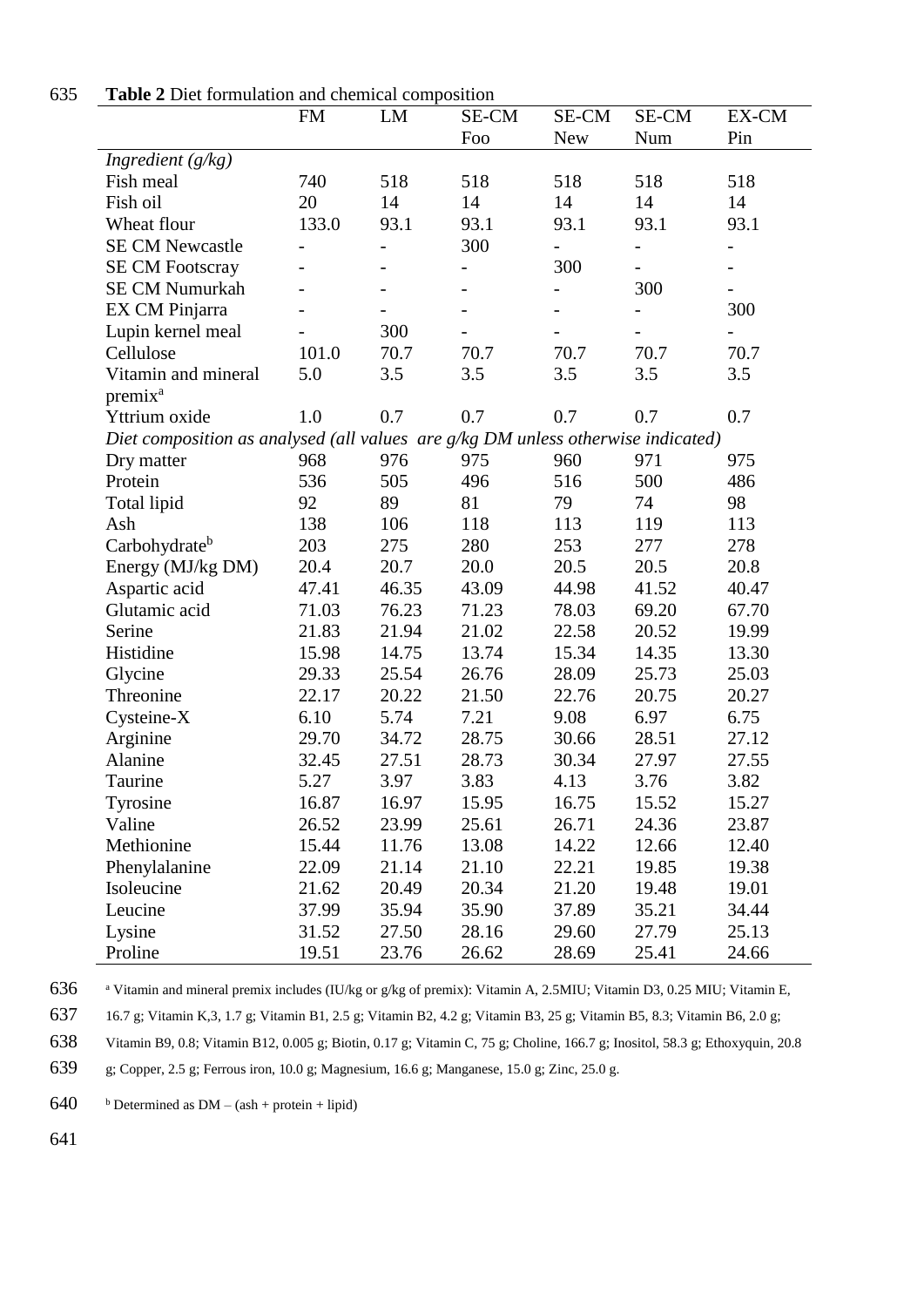| 642 |  | <b>Table 3</b> Diet apparent digestibility coefficients (%) |  |
|-----|--|-------------------------------------------------------------|--|
|     |  |                                                             |  |

| <b>Nutrient</b>                    | Reference                                | LM                                             | <b>SE-CM</b><br>Foo                            | <b>SE-CM</b><br><b>New</b>          | <b>SE-CM</b><br><b>Num</b>                      | <b>EX-CM Pin</b>                           | Pooled<br><b>SEM</b>                            |
|------------------------------------|------------------------------------------|------------------------------------------------|------------------------------------------------|-------------------------------------|-------------------------------------------------|--------------------------------------------|-------------------------------------------------|
| Dry<br>matter<br>Protein           | $66.1^{b}$<br>85<br>.7 <sup>c</sup><br>d | 58.5 <sup>a</sup><br>8<br>6.<br>3 <sup>d</sup> | 54.8 <sup>a</sup><br>8<br>2.<br>0 <sup>b</sup> | 58.9 <sup>a</sup><br>83<br>.8<br>bc | 57.7 <sup>a</sup><br>83<br>.8 <sup>b</sup><br>c | 55.7 <sup>a</sup><br>79<br>.7 <sup>a</sup> | 0.99<br>0<br>$\bullet$<br>5<br>3                |
| Energy                             | 78<br>.3 <sup>c</sup>                    | $\overline{7}$<br>1.<br>2 <sup>b</sup>         | 6<br>6.<br>$4^a$                               | 70<br>.6<br>b                       | 68<br>.0 <sup>a</sup><br>b                      | 67<br>.6 <sup>a</sup><br>b                 | $\mathbf 0$<br>$\bullet$<br>9<br>$\overline{2}$ |
| Amino<br>acids<br>Aspartic<br>acid | $82.5^{b}$                               | $83.3^{b}$                                     | 79.7 <sup>b</sup>                              | $81.7^{b}$                          | 80.9 <sup>b</sup>                               | 76.2 <sup>a</sup>                          | 0.64                                            |
| Glutamic<br>acid<br>Serine         | 93.0 <sup>c</sup>                        | 92.9 <sup>c</sup><br>87.6 <sup>c</sup>         | 90.6 <sup>b</sup><br>$83.2^{ab}$               | $91.8^{bc}$<br>$85.0^{bc}$          | $91.5^{bc}$<br>$84.8^{bc}$                      | 88.6 <sup>a</sup><br>80.4 <sup>a</sup>     | 0.37                                            |
| Histidine                          | $88.1$ c<br>89.5 <sup>c</sup>            | $88.5^{bc}$                                    | 81.3 <sup>a</sup>                              | $86.8^{\mathrm{b}\,*}$              | $86.1^{b}$                                      | 79.6 <sup>a</sup>                          | 0.68<br>1.07                                    |
| Glycine<br>Threonine               | 84.2<br>90.7 <sup>d</sup>                | 83.6<br>89.6cd                                 | 80.6<br>86.0 <sup>b</sup>                      | 82.5<br>87.9bc                      | 83.0<br>$87.3^{bc}$                             | 77.1<br>83.4a                              | 0.65<br>0.58                                    |
| Cysteine-X                         | 73.8 <sup>c</sup>                        | 69.4bc                                         | 64.7 <sup>b</sup>                              | 74.8 <sup>c</sup>                   | 67.7 <sup>bc</sup>                              | 56.6 <sup>a</sup>                          | 1.51                                            |
| Arginine<br>Alanine                | 93.1 <sup>cd</sup><br>92.3 <sup>c</sup>  | 94.4 <sup>d</sup><br>91.6 <sup>c</sup>         | $90.8^{ab}$<br>$89.6^{ab}$                     | $92.1^{bc}$<br>$90.7^{bc}$          | $92.0^{bc}$<br>$90.5^{bc}$                      | 90.1 <sup>a</sup><br>$88.1^{a}$            | 0.36<br>0.35                                    |
| Taurine                            | 79.6 <sup>b</sup>                        | $72.3^{ab}$                                    | 63.8 <sup>a</sup>                              | $69.6^{ab}$                         | 70.5 <sup>ab</sup>                              | 69.3ab                                     | 1.59                                            |
| Tyrosine<br>Valine                 | 91.4 <sup>c</sup><br>91.8 <sup>c</sup>   | 91.1 <sup>c</sup><br>91.0 <sup>c</sup>         | $86.5^{ab}$<br>$88.1^{ab}$                     | $88.2^{b}$<br>$89.3^{bc}$           | $87.8^{ab}$<br>$88.2^{ab}$                      | 85.4 <sup>a</sup><br>85.7 <sup>a</sup>     | 0.56<br>0.52                                    |
| Methionin<br>e                     | 91.5 <sup>c</sup>                        | $89.9^{bc}$                                    | $89.0^{ab}$                                    | $90.7^{bc}$                         | 90.3 <sup>bc</sup>                              | 87.6 <sup>a</sup>                          | 0.36                                            |
| Phenylala<br>nine                  | $92.2^{b}$                               | $92.1^{b}$                                     | 90.7ab                                         | $91.1^{ab}$                         | 89.6 <sup>a</sup>                               | 89.2a                                      | 0.32                                            |
| Isoleucine<br>Leucine              | 92.7 <sup>d</sup><br>$94.1^d$            | 91.8cd<br>93.6 <sup>cd</sup>                   | 89.0ab<br>$91.5^{ab}$                          | $90.0^{bc}$<br>$92.3^{bc}$          | 89.4ab<br>$92.2^{ab}$                           | 87.3 <sup>a</sup><br>90.3 <sup>a</sup>     | 0.46<br>0.33                                    |
| Lysine                             | $92.4^{d}$                               | 91.0 <sup>cd</sup>                             | $87.2^{ab}$                                    | $89.3^{bc}$                         | 90.1 <sup>cd</sup>                              | 86.2a                                      | 0.52                                            |
| Proline                            | 81.8 <sup>a</sup>                        | 82.3 <sup>a</sup>                              | $87.0^{bc}$                                    | $88.8^\circ$                        | 85.7 <sup>b</sup>                               | $81.4^{a*}$                                | 0.64                                            |

644 Different superscripts within rows indicate significant differences between means among ingredients, but not between

645 parameters (*P* < 0.05).

646 (\*) mean for three replicates after removal of extreme outlier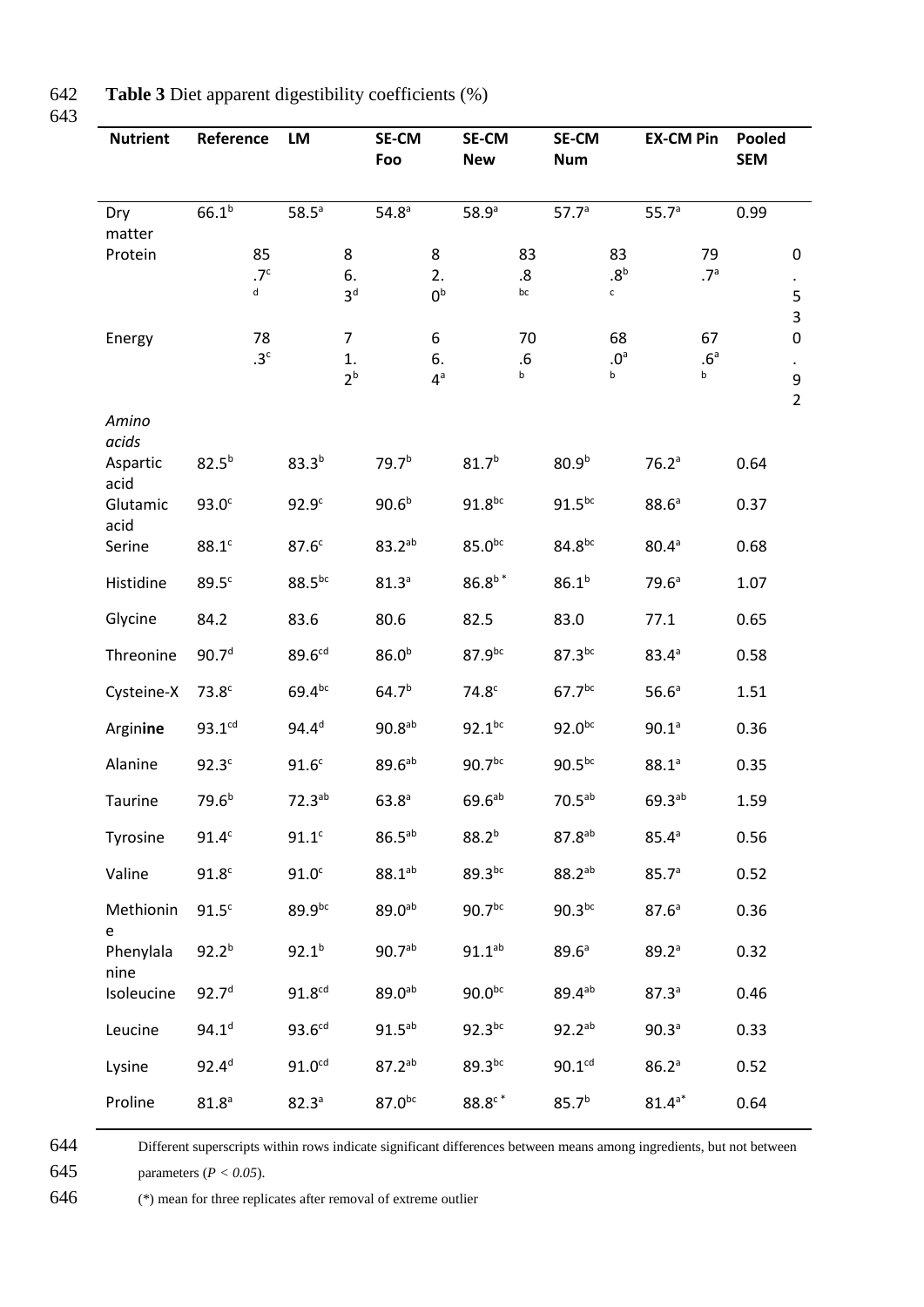648 **Table 4** Ingredient apparent digestibility coefficients and digestible nutrient and energy

649 values of test ingredients

650

| Nutrient             | LM                 | SE-CM             | SE-CM New          | SE-CM             | EX-CM             | Pooled |
|----------------------|--------------------|-------------------|--------------------|-------------------|-------------------|--------|
|                      |                    | Foo               |                    | <b>Num</b>        | Pin               | S.E.M  |
| Dry matter           | 44.2               | 29.9              | 42.2               | 40.1              | 32.9              | 2.98   |
| Protein              | 92.7 <sup>c</sup>  | $74.5^{b}$        | 86.6 <sup>c</sup>  | $84.1^{bc}$       | $63.1^{a}$        | 2.78   |
| Energy               | 54.8 <sup>b</sup>  | 32.4a             | $52.5^{b}$         | $43.1^{ab}$       | 46.9 <sup>b</sup> | 2.42   |
| Amino acids          |                    |                   |                    |                   |                   |        |
| Aspartic acid        | $89.3^{bc}$        | 78.0 <sup>b</sup> | 104.6 <sup>c</sup> | 73.3 <sup>b</sup> | 44.8 <sup>a</sup> | 5.28   |
| Glutamic acid        | $93.7^{bc}$        | $84.8^{b}$        | 110.0 <sup>c</sup> | $83.3^{b}$        | 74.3 <sup>a</sup> | 2.92   |
| Serine               | 89.6 <sup>c</sup>  | 71.7 <sup>b</sup> | 99.8 <sup>c</sup>  | 73.3 <sup>b</sup> | $53.5^a$          | 4.18   |
| Histidine            | 101.0 <sup>c</sup> | 34.5 <sup>a</sup> | $93.5^{\circ}$     | 77.9 <sup>b</sup> | 24.0 <sup>a</sup> | 7.92   |
| Glycine              | 90.8 <sup>bc</sup> | 79.2 <sup>b</sup> | 105.6 <sup>d</sup> | 76.3 <sup>b</sup> | 42.0 <sup>a</sup> | 5.62   |
| Threonine            | 94.2 <sup>c</sup>  | $81.3^{b}$        | 108.1 <sup>d</sup> | 75.4 <sup>b</sup> | 58.7 <sup>a</sup> | 4.18   |
| Cysteine-X           | 50.4 <sup>b</sup>  | $47.1^{b}$        | 107.4 <sup>c</sup> | $48.6^{b}$        | 24.0 <sup>a</sup> | 6.86   |
| Arginine             | 97.9 <sup>b</sup>  | 90.9 <sup>b</sup> | 115.7 <sup>d</sup> | 92.7 <sup>b</sup> | 79.5 <sup>a</sup> | 2.92   |
| Alanine              | 101.6 <sup>c</sup> | $88.2^{b}$        | $116.5^{d}$        | $82.5^{b}$        | 68.7 <sup>a</sup> | 4.08   |
| Taurine              |                    |                   |                    |                   |                   |        |
| Tyrosine             | $94.2^{b}$         | 76.6 <sup>a</sup> | $102.1^{b}$        | 73.3 <sup>a</sup> | 63.9 <sup>a</sup> | 3.67   |
| Valine               | 97.0 <sup>cd</sup> | 87.9 <sup>d</sup> | 109.0 <sup>c</sup> | 73.9 <sup>b</sup> | 60.3 <sup>a</sup> | 4.26   |
| Methionine           | 88.5 <sup>c</sup>  | $77.9^{bc}$       | $118.2^{d}$        | $66.7^{ab}$       | $48.1^{a}$        | 5.90   |
| Phenylalanine        | $101.6^{b}$        | $97.5^{b}$        | 114.9 <sup>c</sup> | 70.2 <sup>a</sup> | 67.8 <sup>a</sup> | 4.39   |
| Isoleucine           | 96.4 <sup>cd</sup> | 86.5 <sup>c</sup> | $105.8^{d}$        | 74.3 <sup>b</sup> | 60.5 <sup>a</sup> | 3.95   |
| Leucine              | 100.3 <sup>c</sup> | $90.1^{b}$        | $110.4^d$          | 87.7 <sup>b</sup> | 78.9 <sup>a</sup> | 2.73   |
| Lysine               | 106.5 <sup>c</sup> | $80.6^{b}$        | 115.9 <sup>c</sup> | $87.6^{b}$        | 34.8 <sup>a</sup> | 6.67   |
| Proline              | 155.7 <sup>c</sup> | $198.5^{d}$       | $154.3c*$          | $137.5^{b}$       | $127.0^{a}$ *     | 6.83   |
| Digestible nutrients |                    |                   |                    |                   |                   |        |
| DM(g/kg)             | 401                | 269               | 383                | 362               | 320               |        |
| Protein (g/kg DM)    | 378                | 276               | 366                | 320               | 220               |        |
| Energy (MJ/kg DM)    | 11.5               | 6.5               | 10.6               | 8.7               | 9.7               |        |

651 Different superscripts within rows indicate significant differences between means among ingredients, but not between

652 parameters (*P < 0.05*).

653 (\*) mean for three replicates after removal of extreme outlier